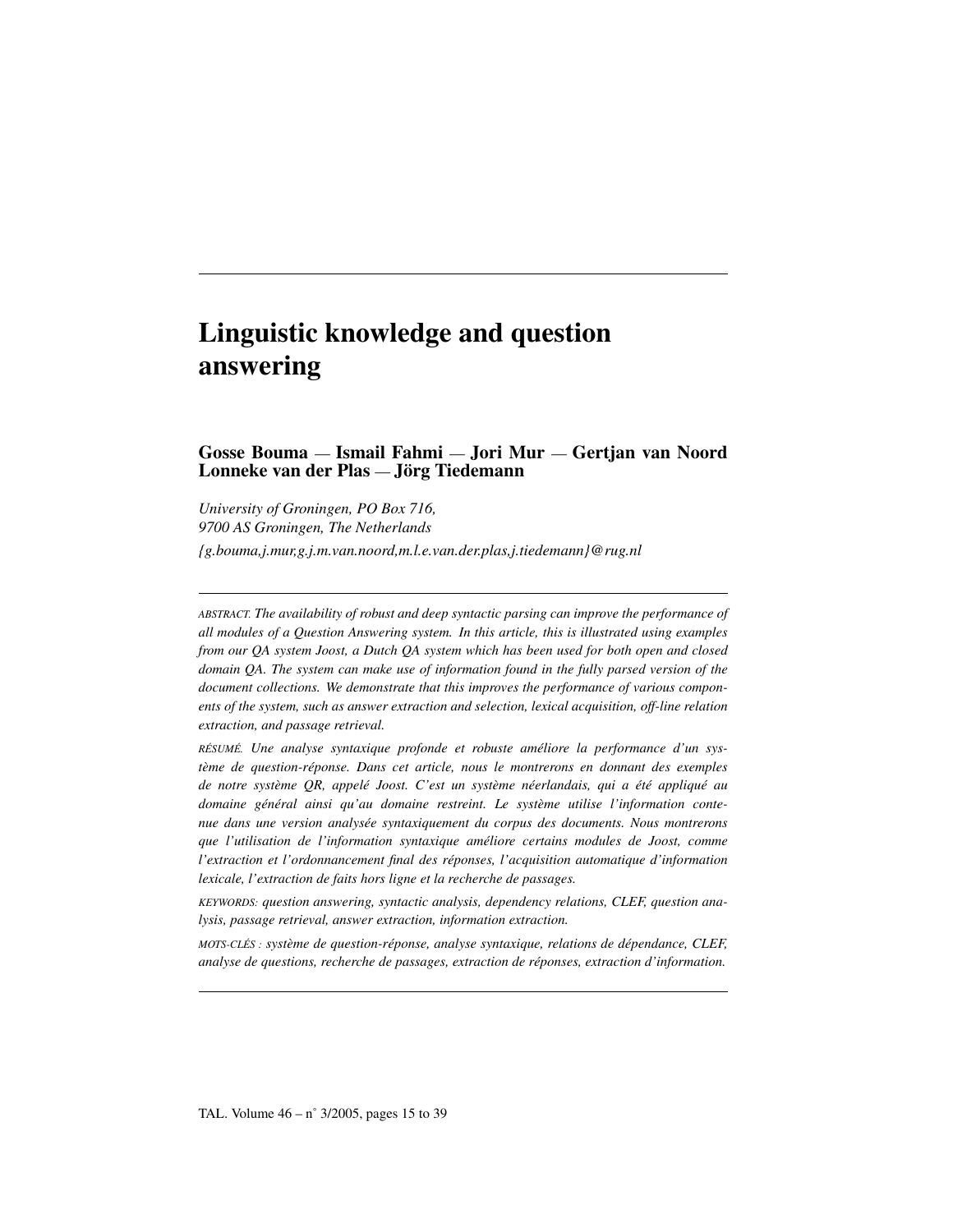## 1. Introduction

Joost is a monolingual question answering (QA) system for Dutch which makes heavy use of syntactic information. There are two strategies implemented in the system: a table look-up strategy and a retrieval based strategy. Most questions are answered by retrieving relevant paragraphs from the document collection, using keywords from the question. Potential answers are identified in these paragraphs and ranked using a number of clues. Apart from obvious clues such as matching keywords, we use syntactic structure to identify and rank answer strings. A second strategy is based upon the observation that certain question types can be anticipated, and the corpus can be searched off-line for answers to such questions. Whereas previous approaches have used regular expressions to extract the relevant facts, we use patterns of dependency relations.

To enable both question answering strategies, the full document collection has been analysed syntactically. In this article we describe both strategies in detail with the emphasis on the application of deep syntactic analysis in the QA modules. We focus on open-domain question answering using data provided by the Cross Language Evaluation Forum (CLEF) for the Dutch QA track. In addition, we also worked on improving QA on a closed domain task of medical questions.

In the next section we give an overview of the general architecture of our QA system. Thereafter, we discuss the building blocks of the system in detail with the focus on the incorporation of syntactic information. Finally, we present results of our system on the CLEF QA task and summarise this article with some conclusions and prospects for future work.

## 2. Related Work

Several researchers have attempted to use syntactic information, and especially dependency relations, in QA. Most research is done in the field of answer extraction. One approach is to look for an exact match between dependency tuples derived from the question and those present in a potential answer (Katz *et al.*, 2003; Litkowski, 2004). Attardi *et al.* (2002) and Mollá *et al.* (2005) compute the match between question and answer using a metric which basically computes the overlap in dependency relations between the two. Punyakanok *et al.* (2004) compute the tree edit distance between the dependency trees of the question and answer, and select answers from sentences which minimise this distance. They employ an approximate tree matching approach that allows one to disregard subtrees in potential answer sentences.

Other studies have shown that syntactic information is useful in other modules of common QA systems as well. Tellex *et al.* (2003) concluded after a thorough evaluation of passage retrieval algorithms that neglecting relations between words is a major source of false positives for retrieval systems based on lexical matching. Many irrelevant passages do share lexical items with the question, but the relations between these items may differ from the relations in the question. Cui *et al.* (2004) have used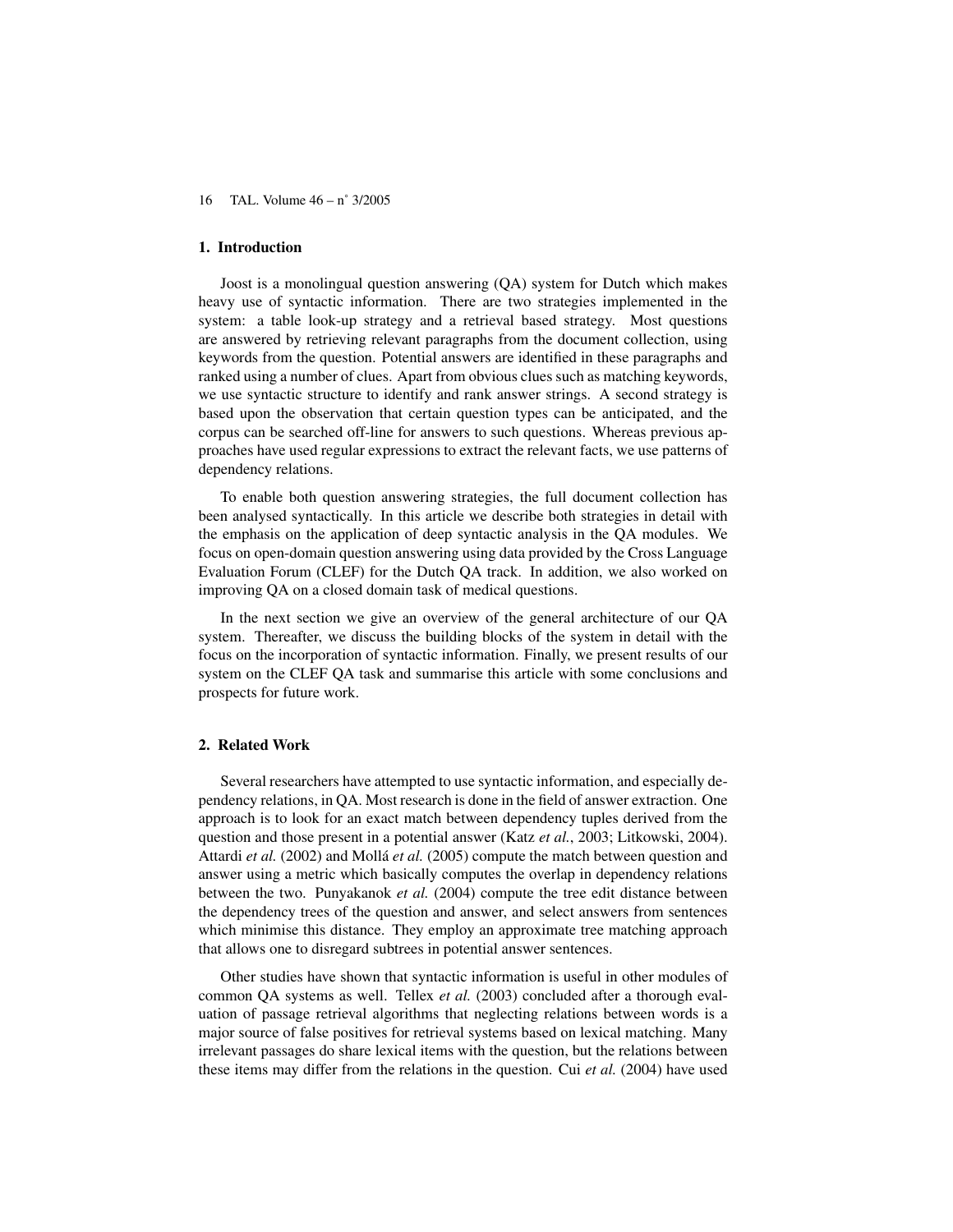dependency relations for two QA modules, namely passage retrieval (Cui *et al.*, 2005) and answer selection (Cui *et al.*, 2004). For passage retrieval they propose a fuzzy relation matching based on statistical models. They show that the method using dependency relations outperforms standard passage retrieval methods by up to 78% in mean reciprocal rank. It also gives 50% improvement in a system enhanced by query expansion. Their answer extraction approach using dependency relations also produces a significant improvement over the baseline system. The improvement is strongest for questions that do not require a specific type of named entitiy as answer.

Several teams working on QA systems have investigated the use of text patterns to find answers. Soubbotin *et al.* (2001) present a question answering mechanism which uses predefined surface patterns to extract potential answer phrases. After their system achieved the best performance at the TREC-10 evaluation in 2001 more research teams working in the field of corpus-based QA became interested in this technique. Fleischman *et al.* (2003) were the first to present a strategy in which patterns are used to extract answers off-line, before the questions are asked. They evaluated their system on "Who is ..." questions (e.g. person identification: *Who is the mayor of Boston?* and person definition: *Who is Jennifer Capriati?*) against a state-of-the-art web-based QA system. Results indicated that their system answered 25% more questions correctly when it used the extracted information. Jijkoun *et al.* (2004) used dependency relations for the extraction of answers off-line. The results showed a significant improvement in recall over systems based on regular expression pattern matching.

Our work combines the results of previous work by taking a fully parsed text collection as starting point, and using syntactic information in all components of the QA system.

#### <span id="page-2-0"></span>3. General Architecture of Joost

In this section we briefly describe the general architecture of our QA system Joost. Details about its components will be given in the next section. The architecture of our system is depicted in figure [1.](#page-2-0) Apart from the three classical components *question analysis*, *passage retrieval* and *answer extraction*, the system also contains a component called QATAR, which is based on the technique of extracting answers off-line. All components in our system rely heavily on syntactic analysis, which is provided by Alpino (Bouma *et al.*, 2001; van Noord, 2006), a wide-coverage dependency parser for Dutch. Alpino is used to parse questions as well as the full document collection from which answers need to be extracted. A brief overview of the components of our QA system follows below.

The first processing stage is question analysis. The input to this component is a natural language question in Dutch, which is parsed by Alpino. The goal of question analysis is to determine the question type and to identify keywords in the question.

Depending on the question type the next stage is either passage retrieval or table look-up (using QATAR). If the question type matches one of the table categories, it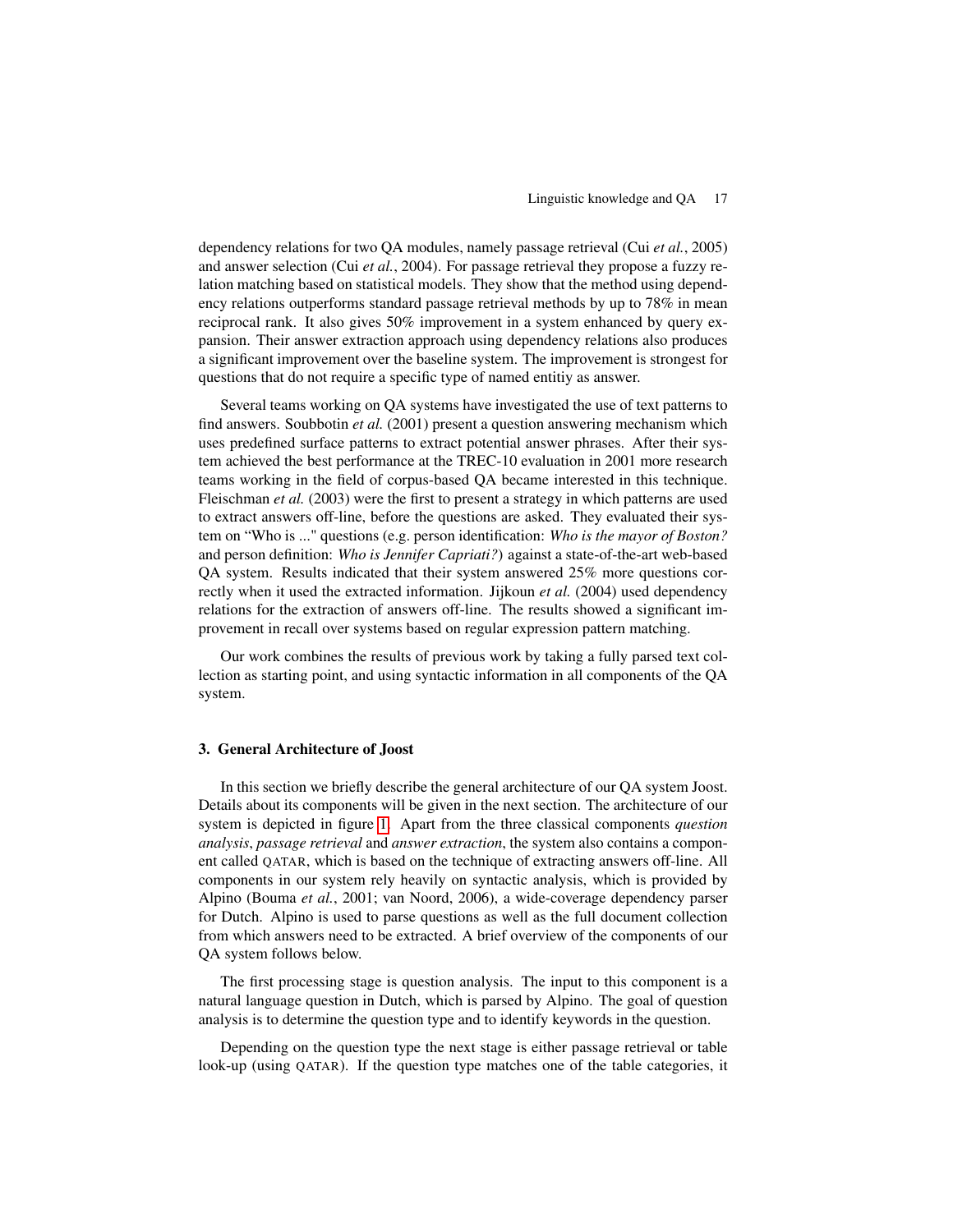

Figure 1. *System architecture of Joost*

will be answered by QATAR. Tables are created off-line for relations that frequently occur in fixed patterns. We store these relations as potential answers together with the IDs of the paragraphs in which they were found. During the question answering process the question type determines which table is selected (if any).

For all questions that cannot be answered by QATAR (either because the type of the question is inappropriate, or because there is no answer available in the relevant table), we follow the other path through the QA-system to the passage retrieval component. Our previous experiments showed that a segmentation of the corpus into paragraphs is most efficient for information retrieval (IR) performance in QA. Hence, IR passes relevant paragraphs to subsequent modules for extracting the actual answers from these text passages.

The final processing stage in our QA-system is answer extraction and selection. The input to this component is a set of paragraph IDs, either provided by QATAR or by the IR system. We then retrieve all sentences from the text collection included in these paragraphs. For questions that are answered by means of table look-up, the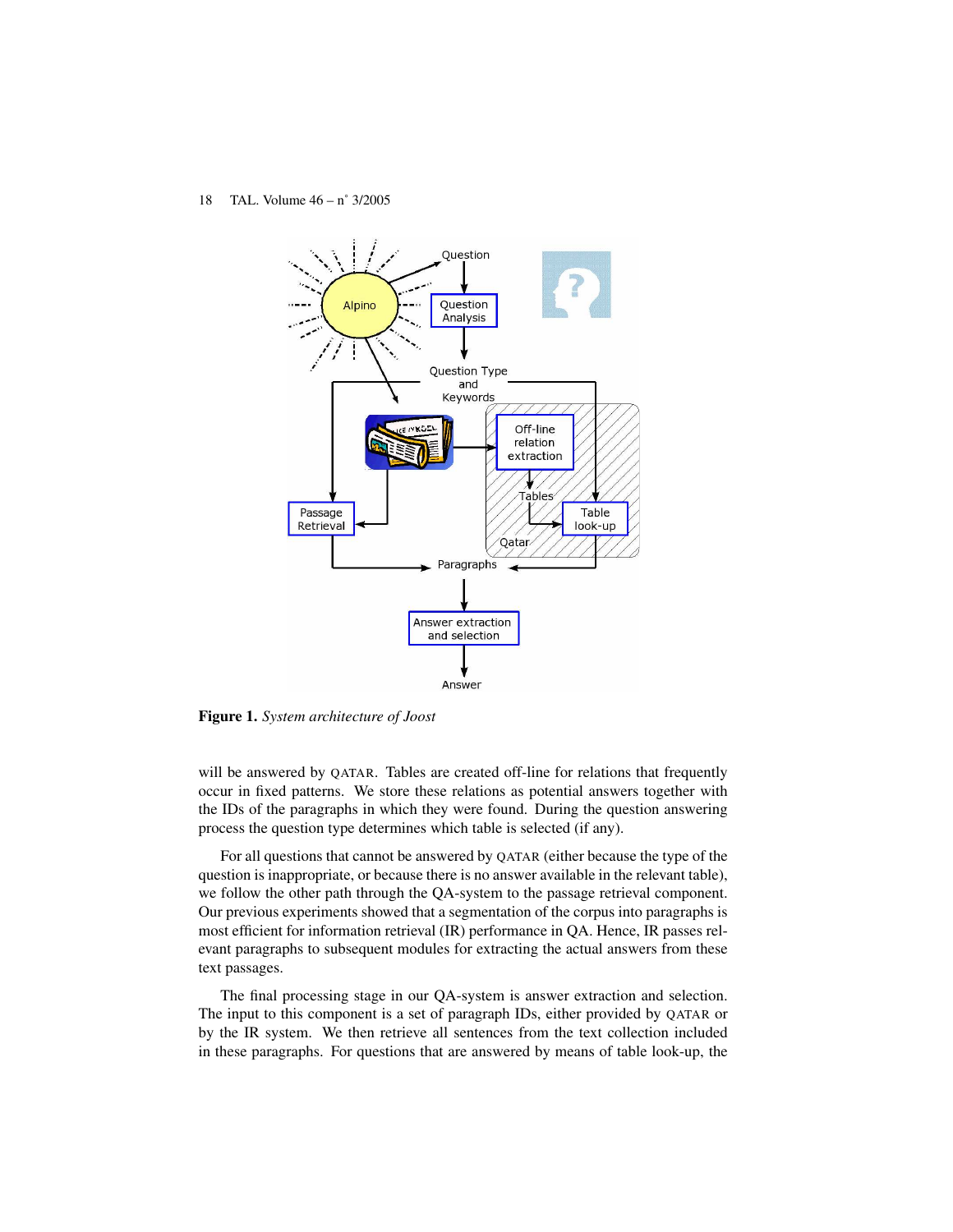tables provide an exact answer string. In this case the context is used only for ranking the answers. For other questions, answer strings have to be extracted from the paragraphs returned by IR. The features that are used to rank the extracted answers will be explained in detail below. Finally, the answer ranked first is returned to the user.

## 4. Components of the System

In this section, we discuss the components of our QA system in detail. Subsection [4.1](#page-4-0) gives an overview of the linguistic modules that are used in Joost. Thereafter, we describe the core components of Joost, namely question analysis, table look-up, passage retrieval, and answer extraction.

## <span id="page-4-0"></span>4.1. *Linguistic Analysis*

Joost incorporates several modules for linguistic analysis of Dutch text. First of all, the dependency parser Alpino has been integrated in the system. For any given input string, it provides a dependency analysis and labels for the named entities found in the input. Second, a module for reasoning over syntactic dependency relations using equivalence rules has been implemented. This module is used in several components of the QA system and accounts for the fact that there is a certain amount of systematic syntactic variation in the way information is expressed in text. Finally, automatically acquired lexical knowledge is used to improve the performance of the system on a number of specific question types. Lexical knowledge was acquired by extracting specific syntactic relations (such as appositions) from the parsed text collection, and by computing distributional similarity based on the syntactic distribution of words.

## 4.1.1. *Alpino*

The Alpino system is a linguistically motivated, wide-coverage, grammar and parser for Dutch in the tradition of HPSG. It consists of over 600 grammar rules and a large lexicon of over 100,000 lexemes and various rules to recognize special constructs such as named entities, temporal expressions, etc. Heuristics have been implemented to deal with unknown words and word sequences, and ungrammatical or out-of-coverage sentences (which may nevertheless contain fragments that are analysable). The grammar provides a 'deep' level of syntactic analysis. The output of the system is a dependency graph. van Noord (2006) shows that the accuracy of the system (fscore of named dependency triples), when evaluated on a test-set of 1400 newspaper sentences, is about 91%.

Alpino includes heuristics for recognising named entities. For the QA task, classification of these entities was added. To this end, we collected lists of personal names (120K), geographical names (12K), organisation names (26k), and miscellaneous items (2K). The data was primarily extracted from the Twente News Corpus, a collection of over 300 million words of newspaper text, which comes with relevant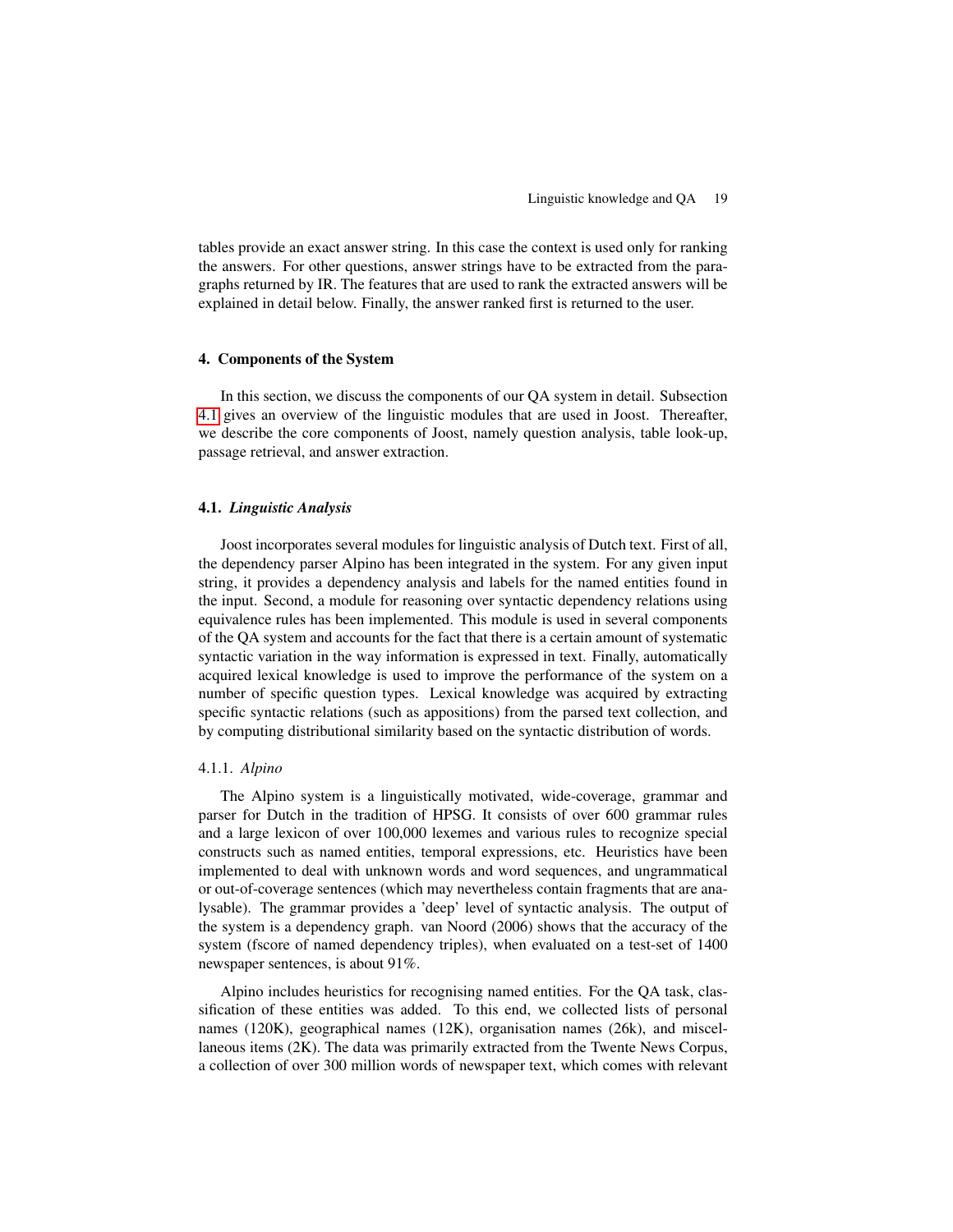annotation. For unknown names, a maximum entropy classifier was trained, using the Dutch part of the shared task for CONLL  $2003$ .<sup>[1](#page-5-0)</sup> The accuracy on unseen CONLL data of the resulting classifier which combines dictionary look-up and a maximum entropy classifier is 88.2%.

The Dutch text collection for CLEF, which contains all articles from the 1994 and 1995 edition of two Dutch newspapers, was tokenised and segmented into 4.1 million sentences, and parsed in full. We used a Beowulf Linux cluster of 128 Pentium 4 processors<sup>[2](#page-5-1)</sup> to complete the process in about three weeks. The dependency trees are stored as XML. For our closed domain medical QA system, we recently also parsed a 3 million word heterogeneous medical text collection, including reference works such as encyclopedias and manuals, and web documents, as well as the Dutch (October 2005) version of Wikipedia (25 million words).

#### <span id="page-5-4"></span>4.1.2. *Reasoning over Dependency Relations*

We have implemented a system in which dependency patterns derived from the question must be matched by equivalent dependency relations in a potential answer. The dependency analysis of a sentence gives rise to a set of dependency relations of the form  $\langle$ Head/HIx, Rel, Dep/DIx $\rangle$ , where Head is the root form of the head of the relation, and Dep is the head of the dependent. HIx and DIx are string indices, and Rel the dependency relation. For instance, the dependency analysis of sentence [\(1-a\)](#page-5-2) is [\(1-b\).](#page-5-3)

<span id="page-5-3"></span><span id="page-5-2"></span>

| (1) | a. Mengistu kreeg asiel in Zimbabwe  |                                                                                                                                                                                                                                                                                                                                                            |  |  |  |  |
|-----|--------------------------------------|------------------------------------------------------------------------------------------------------------------------------------------------------------------------------------------------------------------------------------------------------------------------------------------------------------------------------------------------------------|--|--|--|--|
|     | Mengistu received asylum in Zimbabwe |                                                                                                                                                                                                                                                                                                                                                            |  |  |  |  |
|     | Mengistu received asylum in Zimbabwe |                                                                                                                                                                                                                                                                                                                                                            |  |  |  |  |
|     |                                      | b. $\left\{\begin{array}{ll}\n\langle k\text{rig}/2, \text{ su}, \text{ mengistu}/1 \rangle, & \langle k\text{rig}/2, \text{ obj1, asiel}/3 \rangle, \\ \langle k\text{rig}/2, \text{ mod}, \text{ in}/4 \rangle, & \langle \text{in}/4, \text{ obj1, zimbabwe}/5 \rangle\n\end{array}\right\}$<br>$\langle \text{in}/4, \text{ obj1, zimbabwe}/5 \rangle$ |  |  |  |  |

Here su stands for *subject*, obj1 is used for *direct object*, and mod is used for *modifier*. Other relations include vc (*verbal complement*), wh (the WH-phrase in a question), app (*apposition*), det (*determiner*).

A dependency pattern is a set of partially under-specified dependency relations:

(2)  $\{krijg/K, obj1, asiel/A\}, \{krijg/K, su, S/I\}$ 

A pattern may contain variables, represented here by strings starting with a capital letter. A pattern P matches a set of dependency relations R if  $P \subset R$ , under some substitution of variables.

<span id="page-5-1"></span><span id="page-5-0"></span><sup>1</sup>. <http://cnts.uia.ac.be/conll2003/ner/>

<sup>2</sup>. Provided by the High-Performance Computing center of the University of Groningen.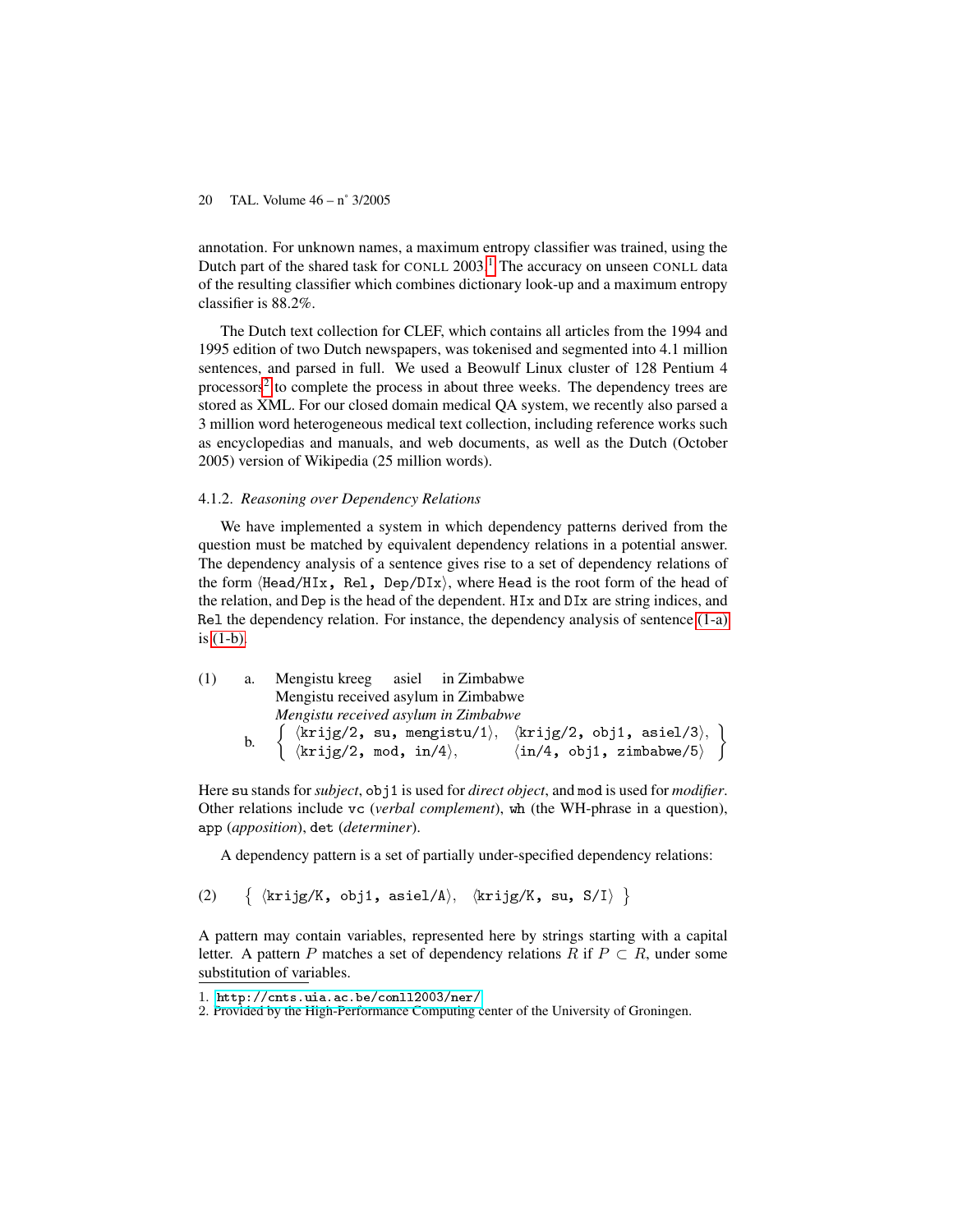Equivalences can be defined to account for syntactic variation. For instance, the subject of an active sentence may be expressed as a PP-modifier headed by *door* (*by*) in the passive:

#### (3) Aan Mengistu werd asiel verleend door Zimbabwe To Mengistu was asylum given by Zimbabwe *Mengistu was given asylum by Zimbabwe*

The following equivalence accounts for this:

(4) 
$$
\{\langle V/I, su, S/J\rangle\} \Leftrightarrow \{\langle V/I, mod, door/D\rangle, \langle V/I, mod, door/D\rangle, \langle door/D, obj1, S/J\rangle\}
$$

Here, the verb *word* is the root form of the passive auxiliary, which takes a verbal complement headed by the verb V.

Given an equivalence  $Lhs \Leftrightarrow Rhs$ , substitution of  $Lhs$  in a pattern P by  $Rhs$ gives rise to an equivalent pattern  $P'$ . A pattern P now also matches with a set of relations R if there is some equivalent pattern  $P'$ , and  $P' \subset R$ , under some substitution of variables.

We have implemented 14 equivalence rules, to account for, among others, word order variation within appositions, the equivalence of genitives and PPs headed by the preposition *van* (*of*), equivalence of appositions and simple predicative sentences, coordination, and relative clauses. In Bouma *et al.* (2005), we show that the inclusion of equivalence rules has a positive effect on various components of our QA system, i.e. answer analysis, off-line relation extraction and answer selection.

## <span id="page-6-0"></span>4.1.3. *Lexical Knowledge*

Joost employs knowledge of the meaning of words to improve question analysis, off-line relation extraction and answer selection. To this end, Joost incorporates information extracted from Dutch EuroWordNet (EWN) (Vossen, 1998). To improve the coverage, we have extended this knowledge base considerably by acquisition techniques, described in more detail below.

There are two types of lexical information which are employed to improve our QA system: hypernym relations between common nouns (e.g. the fact that *leader* is a hypernym of both *chairman* and *president*, and hypernym relations between proper names and common nouns (for instance the fact that *Seles* is the name of a tennis player). We distinguish the two types since EWN only includes information of the first type (there are no proper names in EWN), and our lexical acquisition techniques (presented in further detail in van der Plas *et al.* (2006)) are different for the two types as well.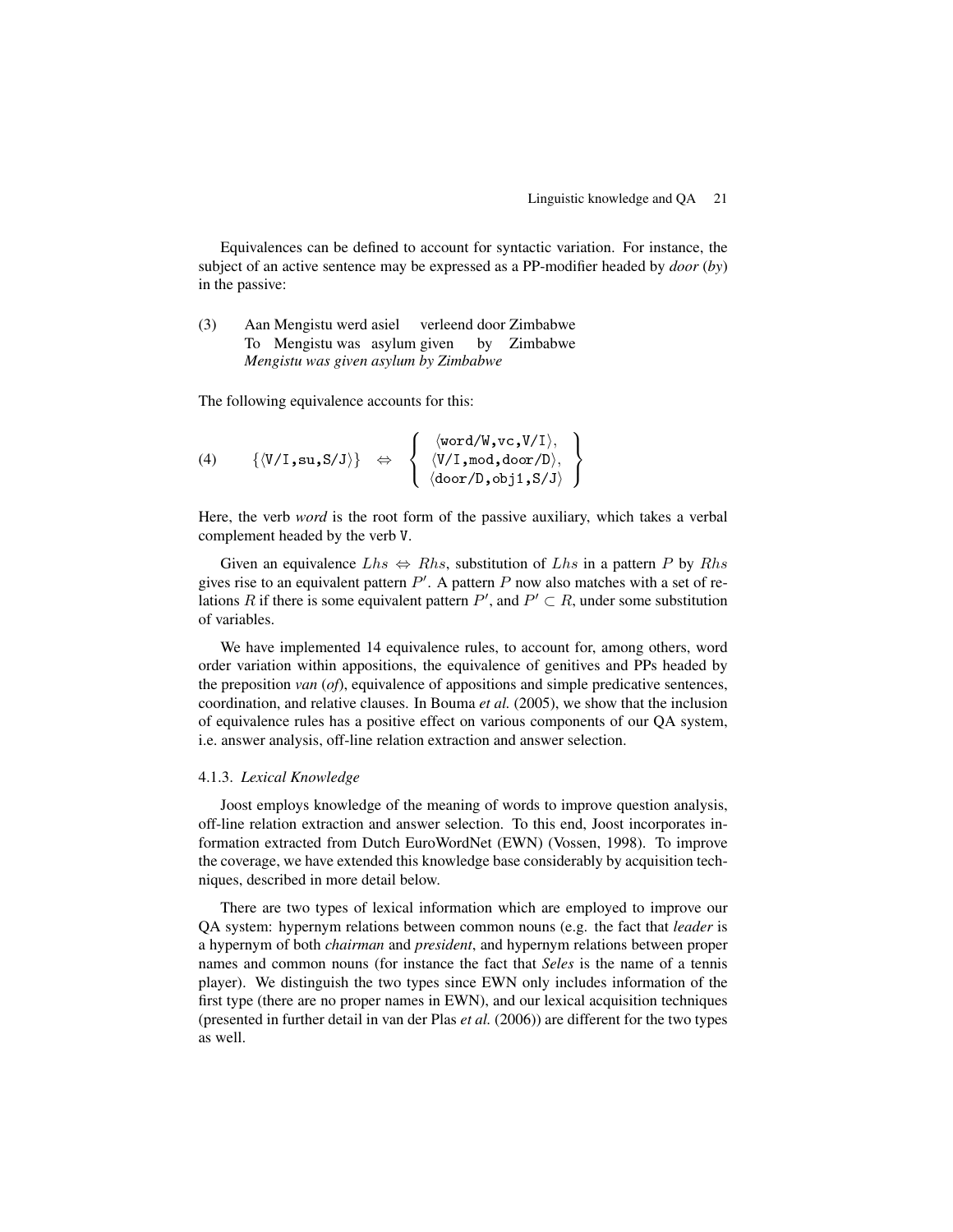Hypernym relations between common nouns are used for the question analysis module described in section [4.2,](#page-8-0) and for the construction of the tables of QATAR. For example, the pattern for the extraction of function roles in QATAR makes use of a list of words such as *minister, president, chairman* . . . This list is taken from Dutch EWN, and consists of all words under the node *leider* (*leader*), 255 in total. However, the coverage of this list, when tested on a newspaper corpus, is far from complete. Many semantically similar words that occur frequently in newspaper text are missing (i.e. Dutch equivalents of *banker, boss, national team coach, captain, secretary-general*, etc.). We therefore employed a technique based on distributional similarity to extend this list automatically. This technique is now explained shortly as follows.

Syntactic relations have been shown to provide information which can be used to acquire clusters of semantically similar words automatically (Lin, 1998). The underlying assumption of this approach is that semantically similar words are used in similar syntactic contexts. Dependency tuples containing the target word, an accompanying word and the syntactic relation between them are used to extract the syntactic context of the target word. Apart from the commonly used subject and object relations we also apply the following grammatical relations: adjective, coordination, apposition and prepositional complement. For each word a context vector is constructed that consists of all grammatical relations a word is found in with the accompanying word attached to it. There are several similarity measures available for computing the similarity between these vectors. We have used the best scoring measures from Curran *et al.* (2002) to get a ranked list of semantically related words for each target word. We have evaluated our results against EWN using the Wu and Palmer measure (Wu *et al.*, 1994) to calculate the EWN similarity between a pair of words.. We gained a EWN similarity score of 0.60 when only taking the highest ranked similar word into account and 0.52 when taking the 10 highest ranked words. The baseline that simply outputs random words receives a score of 0.26.

To improve recall of the extraction of function roles, we extended the list of 255 words under the node *leider* (*leader*) obtained from EWN with distributionally similar words obtained with the technique explained above. After a semi-automatic selection, 644 valid nouns were merged with the original EWN list, to form a list of 899 words which was then used for the off-line relation extraction process, as well as the question analysis module.

Hypernym relations between proper names and common nouns are used to label proper names. These labels describe an IS-A relation with the proper names (e.g., Seles is\_a tennis player; Estonia is\_a ferry). The labels of proper names are used for instance in the answer extraction module described in section [4.5,](#page-16-0) and in the anaphora resolution component of QATAR.

Both Pasca (2004) and Pantel *et al.* (2004) describe methods for acquiring labels for proper names from large text corpora and evaluate the results in the context of web search and question answering. Pantel *et al.* (2004) use the apposition relation to find potential labels for proper names. We have used the apposition relation and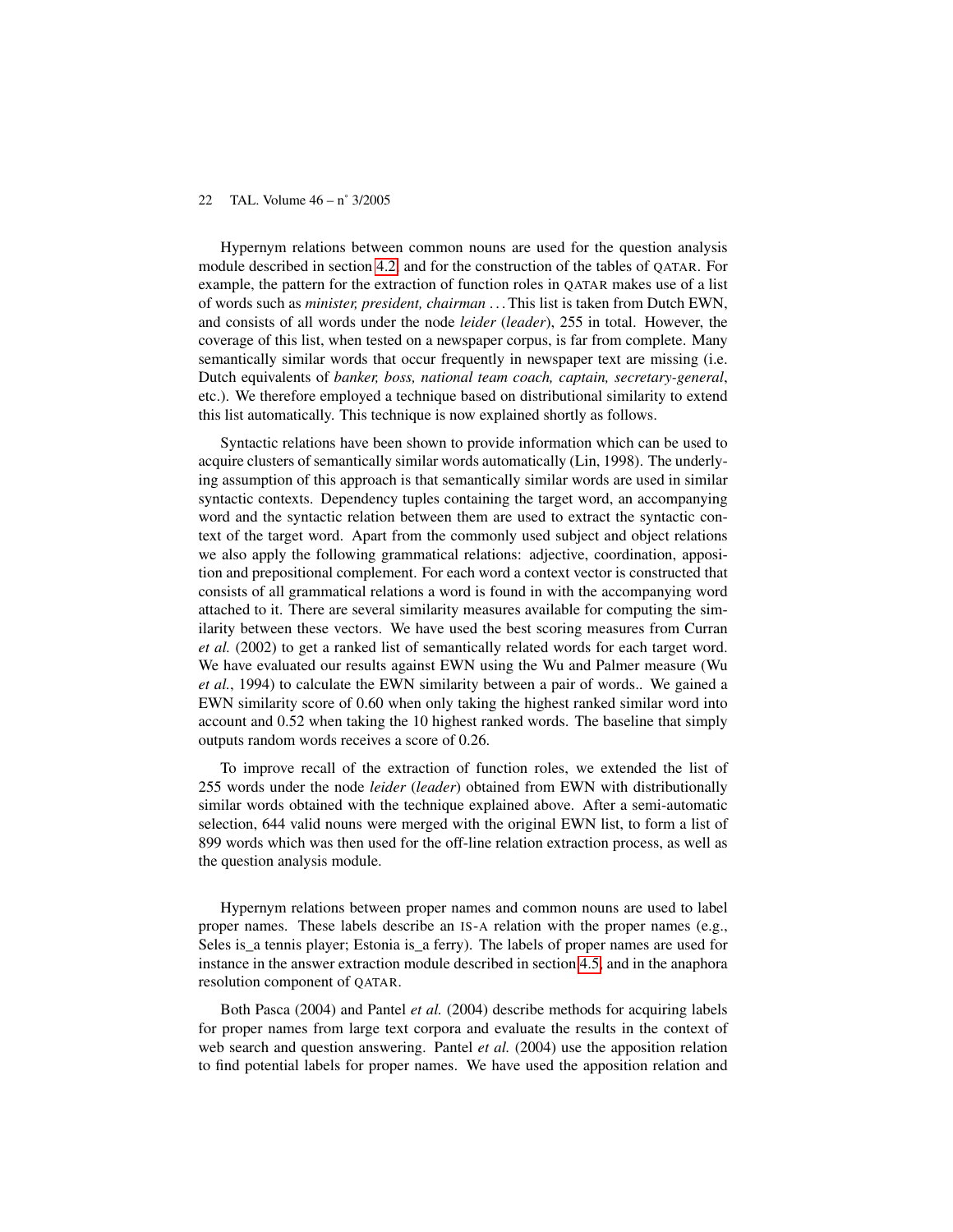recently we added the nominal predicate complement (i.e., *Guus Hiddink is a coach*). We extracted 342 K proper names with their label. More than 90% of the data is found using the apposition relation. The rest is found by scanning the corpus for the nominal predicate complement. This type of knowledge has proven useful for answering WHICH-questions and definition questions.

## <span id="page-8-0"></span>4.2. *Question Analysis*

Each incoming question is parsed by Alpino. To improve parsing accuracy on this specific task, the disambiguation model was retrained on a corpus which contained an-notated and manually corrected dependency trees for 650 quiz questions.<sup>[3](#page-8-1)</sup> For CLEF 2005, we used a model which was trained on data which also included manually corrected dependency trees of the CLEF 2003 and 2004 questions. It achieved an accuracy of 97.6 on CLEF 2005 questions.

On the basis of the dependency relations returned by the parser the question type is determined. Joost distinguishes between 29 different question types. 18 question types are related to the relation tuples that were extracted off-line. Note that a single relation can often be questioned in different ways. For instance, whereas a frequent question type asks for the meaning of an acronym (*What does the abbreviation RSI stand for?*), a less frequent type asks for the abbreviation of a given term (*What is the abbreviation of Mad Cow Disease?*). The other 11 question types identify questions asking for an amount, the date or location of an event, the first name of a person, the name of an organisation, HOW-questions, WHICH-questions, and definition questions.

For each question type, one or more syntactic patterns are defined. For instance, the following pattern accounts for questions asking for the capital of a country:

<span id="page-8-2"></span>
$$
(5) \quad \left\{ \begin{array}{ll} \langle \texttt{wat}/\texttt{W}, \texttt{ wh}, \texttt{ is}/\texttt{I} \rangle, & \langle \texttt{is}/\texttt{I}, \texttt{ su}, \texttt{ hoofdstad}/\texttt{H} \rangle \\ \langle \texttt{hoofdstad}/\texttt{H}, \texttt{ mod}, \texttt{ van}/\texttt{V} \rangle, & \langle \texttt{van}/\texttt{V}, \texttt{ obj1}, \texttt{Country}/\texttt{C} \rangle \end{array} \right\}
$$

Depending on the question type, it is useful to identify one or two additional arguments. For instance, the dependency relations assigned to the question *Wat is de hoofdstad van Togo?* (*What is the capital of Togo?*) match with the pattern in [\(5\),](#page-8-2) and instantiate Country as *Togo*. Therefore, the question type capital is assigned, with Togo as its argument: capital(Togo). Similarly, *Who is the king of Norway?* is classified as function(king,Norway), and *In which year did the Islamic revolution* in Iran start? is classified as date(revolution).

Some question types require access to lexical semantic knowledge. For instance, to determine that *In which American state is Iron Mountain located?* asks for a location, the system needs to know that *state* refers to a location; to determine that *Who is the advisor of Yasser Arafat?* should be classified as function(advisor,Yasser

<span id="page-8-1"></span><sup>3</sup>. From the *Winkler Prins spel*, a quiz game made available to us by *Het Spectrum.*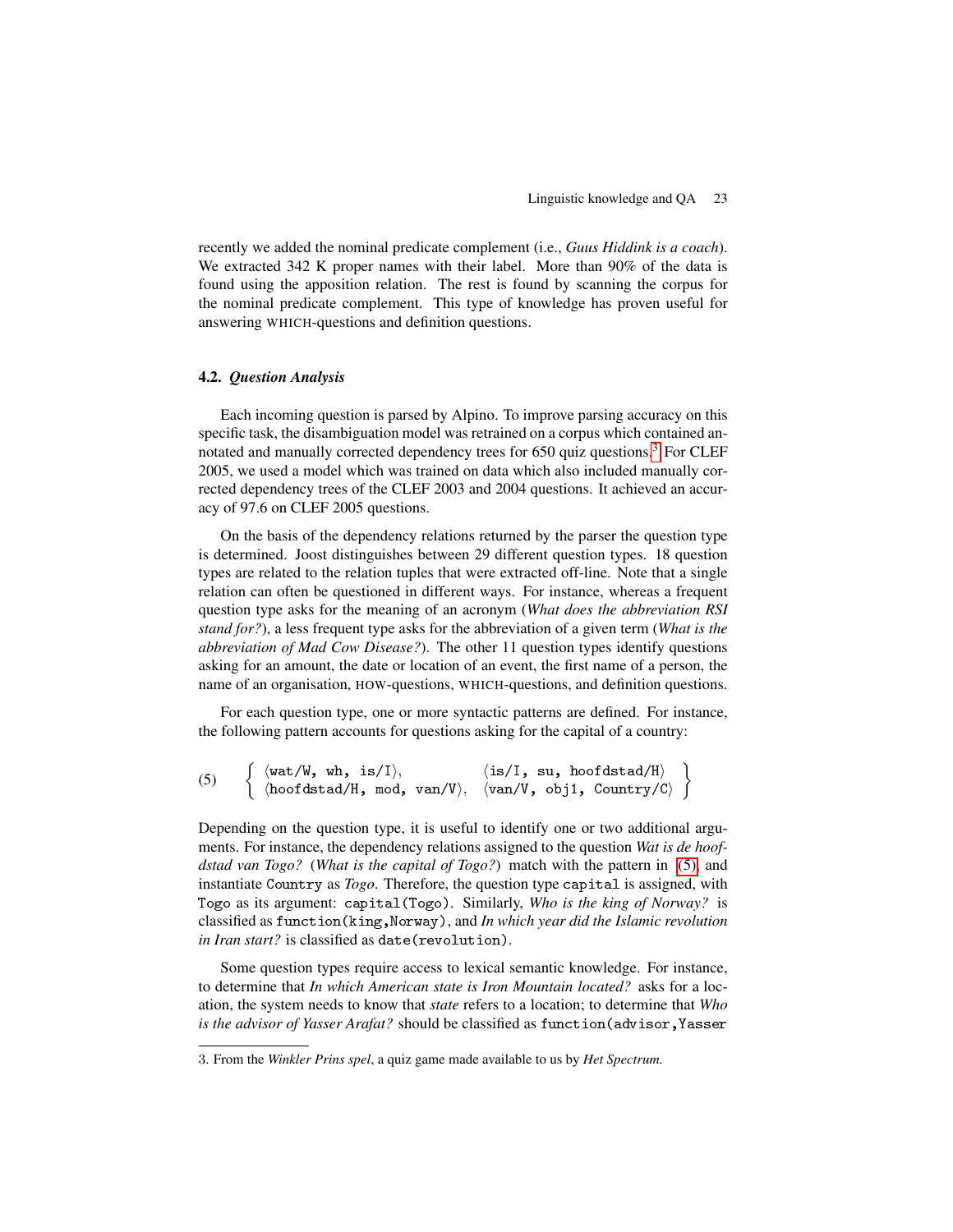Arafat), it needs to know that *advisor* is a function. We obtained such knowledge mainly from EWN. As already mentioned in section [4.1.3,](#page-6-0) the list of function words (indicating function roles such as *president, queen, captain, secretary-general, etc.*) was expanded semi-automatically with words from the corpus that were distributionally similar to those extracted from EWN.

Question classification was very accurate for the CLEF 2005 questions. However, there were a few cases where the additional arguments selected by the system did not seem the most optimal choice. Two clear mistakes were found. One of them was the following: The question *What is the currency of Peru?* was classified as currency(of) and not as currency(Peru). The other mistake was caused by the parser.

#### 4.3. *QATAR - Question Answering by Table Look-Up and Relations*

## 4.3.1. *Off-line Relation Extraction*

Off-line methods (Fleischman *et al.*, 2003) can be used to improve the performance of the system on questions for which the answers frequently occur in fixed patterns. For example, for a question asking who fulfills a certain role within an organisation, the answer can often be found in appositions:

## (6) W.F. Selman, voorzitter van Unilever, zei dat ... *W.F. Selman, chair of Unilever, said that ...*

In off-line QA plausible answers to questions are extracted before the actual question has been asked. Jijkoun *et al.* (2004) showed that an extraction method based on a small number of simple syntactic patterns allows an off-line QA system to correctly answer substantially more questions than a method based on surface text patterns. By using dependency based patterns it becomes possible to extract instances of relations consisting of terms that are not necessarily adjacent on the surface level. Bouma *et al.* (2005) describe how syntactic patterns are used to extract answers. The following syntactic pattern serves to extract *{Person,Role,Organisation}*-tuples from the corpus:

(7) 
$$
\left\{\begin{array}{ll}\langle \text{Role/R, app, Person/},\rangle,\\ \langle \text{Role/R, mod, van/V}\rangle,\\ \langle \text{van/V, obj1, Organization/},\rangle\end{array}\right\}
$$

Here, the apposition provides the *Person* argument of the relation and the object of the preposition *van* which is a dependent of *Role* provides the name of the *Organisation*. The noun *Role* has to match with one of the words in the list which consists of relevant words extracted from EWN and extended with distributionally similar words obtained using the techniques described in [4.1.3.](#page-6-0)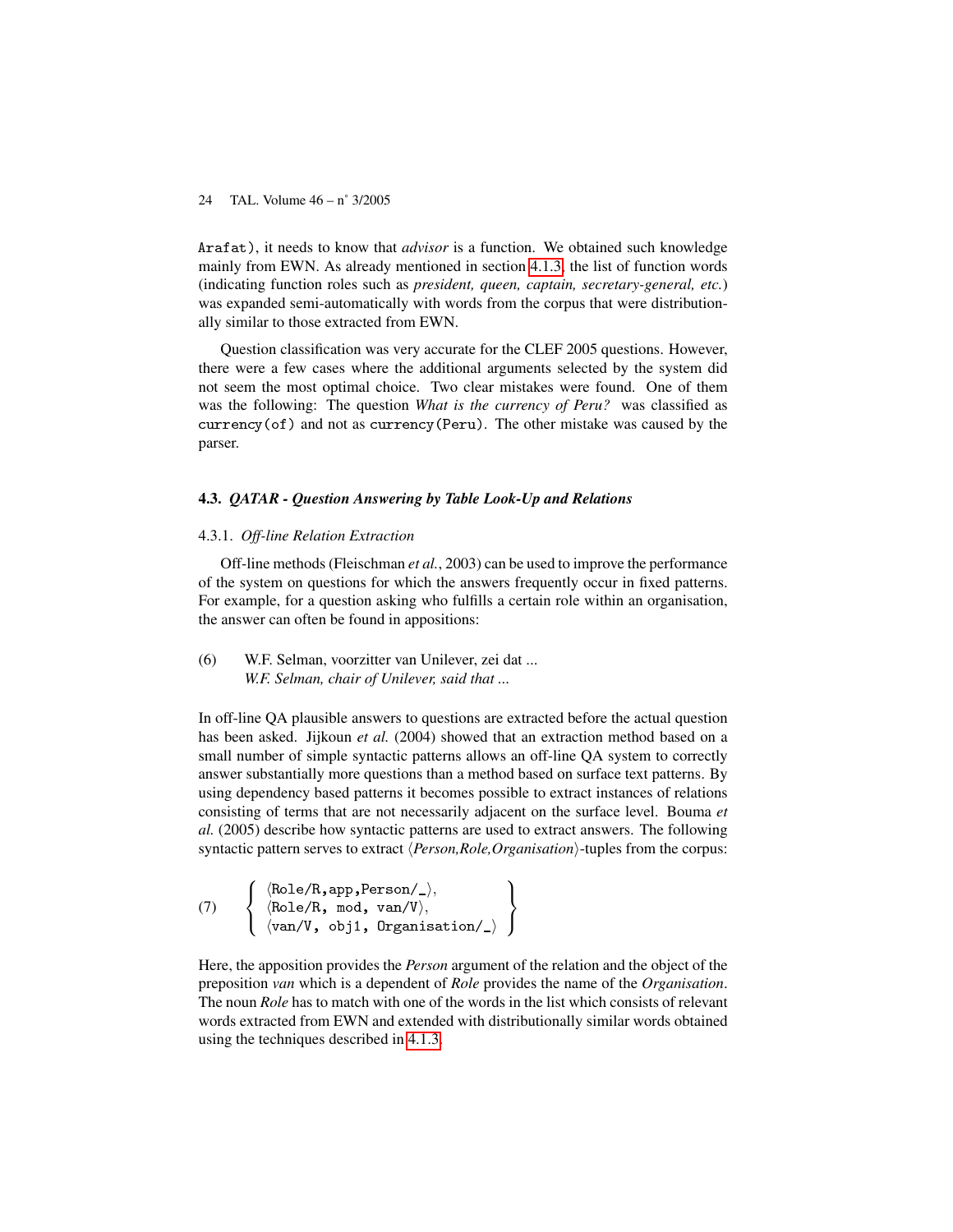Off-line methods are not only used for function questions. For open-domain QA, tables are constructed for other question types such as age of a person, the location and date of birth of a person, the date and cause of death of a person, and various other question types for which the answers are likely to appear according to predictable patterns.

Other types of questions require different approaches than the ones used for factoid questions. Answers to definition questions can be extracted from sentences containing a copular verb and a nominal predicate (*X is a Y*). In Fahmi *et al.* (2006) it is shown that syntactic features of these sentences can be used to improve the accuracy of an automatic classifier which distinguishes definitions from non-definitions in the extracted data set. Medical questions asking for causes, symptoms, and treatments of diseases require answers that cannot be identified by looking for specific named entities. Answers to such questions can be extracted off-line by using syntactic dependency patterns which extract general NPs as the arguments of the relevant relation.

When the question analysis component has assigned a type to a question that is matched by the relation tuples extracted off-line, the keywords are used to look-up the answers and the paragraph IDs in the appropriate table. We select the matching answers with the highest frequency. These answers together with their paragraph IDs are passed on to the next processing stage, the answer extraction and selection component described in section [4.5.](#page-16-0)

## 4.3.2. *Anaphora Resolution*

We have used anaphora resolution to expand the coverage of the QATAR tables. Consider the following question:

## (8) How old is Ivanisevic?

In order to extract the answer from the text provided below we have to analyse it not only at sentence level, but at discourse level as well.

<span id="page-10-0"></span>(9) Yesterday, Todd Martin was the opponent of Ivanisevic in the final of the Grand Slam Cup in Berlin. The American, who defeated local hero Boris Becker a day earlier, was beaten by the 26-year old Croatian in straight sets.

Among other things, one must correctly identify *Ivanisevic*, located in the first sentence, as the denotation of *the Croatian*, located in the second sentence, in order to extract the correct answer that is stated in the second sentence. Semantic knowledge such as the IS-A relations between *Ivanisevic* and *Croatian* can help to resolve the anaphoric connection between these two entities. In section [4.1.3](#page-6-0) we explained how such IS-A relations can be acquired automatically for proper names. Anaphora resolution supported by IS-A relations may help to extract potential answers from the text collection if they are not clearly stated with the accompanying proper name in the same sentence but in the context of the discourse.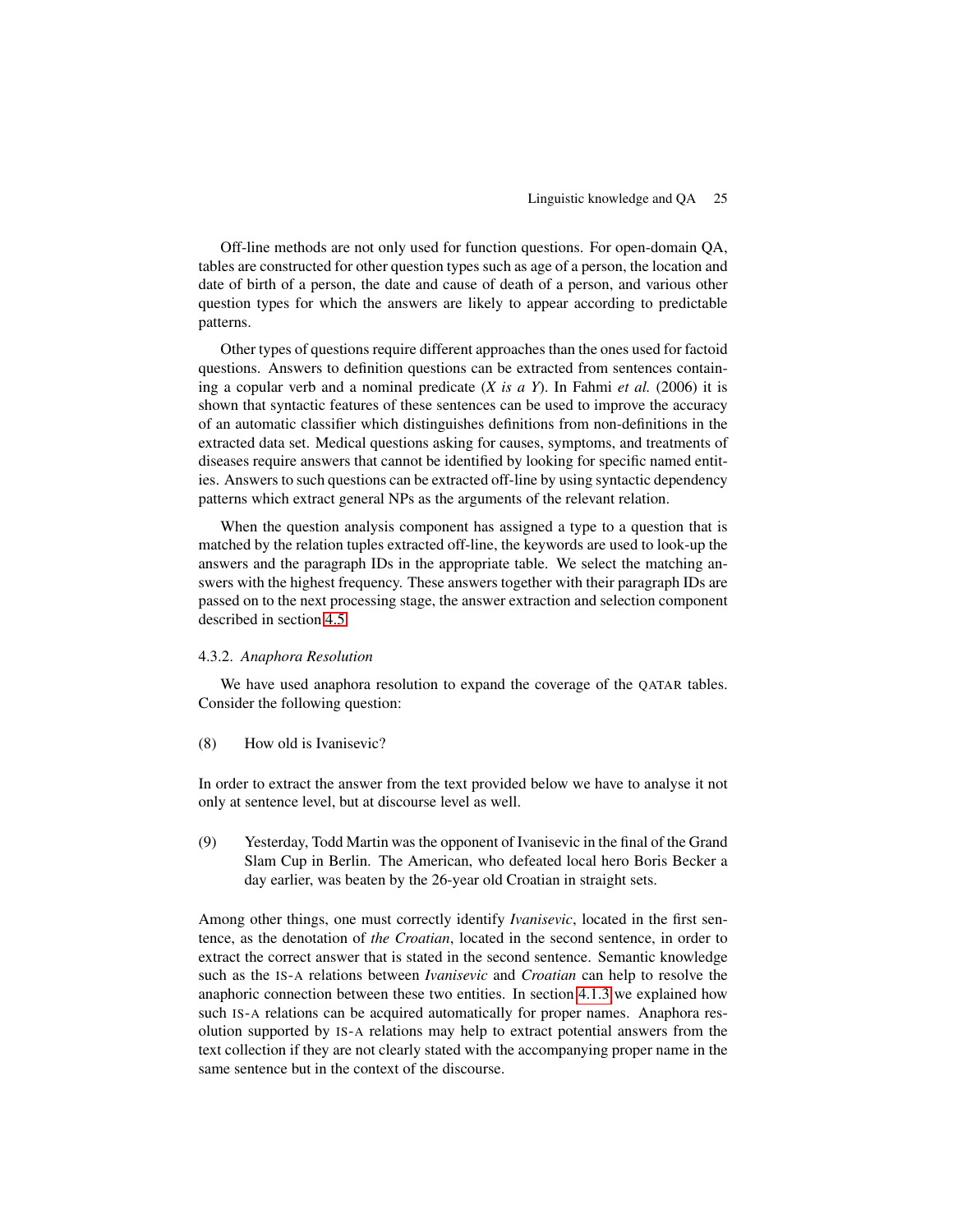|           | original | anaphora |
|-----------|----------|----------|
| age       | 17.038   | 20.119   |
| born date | 1.941    | 2.034    |
| born loc  | 753      | 891      |
| died_age  | 847      | 885      |
| died date | 892      | 1.061    |
| died how  | 1.470    | 1.886    |
| died loc  | 642      | 646      |

Table 1. *Number of facts (types) found for the different tables for off-line relation extraction*

More specifically, we try to resolve definite NPs that refer to named entities. Our strategy is as follows: We scan the left context of a definite NP for proper names from right to left (i.e. the closest proper name is selected first). For each proper name we encounter, we check whether it is in an IS-A relation with the definite NP by consulting the lexical knowledge base. If so, the named entity is selected as the antecedent of the NP. As long as no suitable proper name is found we select the previous proper name and so on until we reach the beginning of the document. If no suitable named entity is found, i.e., no proper name is found that is in an IS-A relation with the definite NP, we use a fallback procedure. This fallback selects the proper name in the previous sentence, that is nearest to the anaphoric expression. If no proper name is present in the previous sentence, the NP is not resolved. If the NP is resolved, the fact is added to the appropriate relation table.

In order to explain our strategy for resolving definite NPs we will apply it to the example above. The left context of the NP *the 26-year old Croatian* is scanned from right to left. The proper name *Boris Becker* is selected before the correct antecedent *Ivanisevic*. The fact that *Boris Becker* is not found in an IS-A relation with *Croatian* puts it aside as an unsuitable candidate. Then *Ivanisevic* is selected and this candidate *is* found to be in an IS-A relation with *Croatian*, so *Ivanisevic* is taken as the antecedent of *Croatian*. And the fact Ivanisevic, 26-year old is added to the relevant QATAR table.

Using anaphora resolution in off-line relation extraction leads to improvements in terms of coverage, as can be seen in table [1.](#page-10-0) The added facts fall into two categories: they are either facts that were already present in the original table or facts that are new. In table [1](#page-10-0) we show the number of new facts (types). It should be noted that the facts that are not new do contribute to the overall reliability of the table, as facts that are found more frequently are more reliable than facts that are found only once.

We randomly selected 400 facts that were found using anaphora resolution (including both facts that were new, and facts that were already present in the original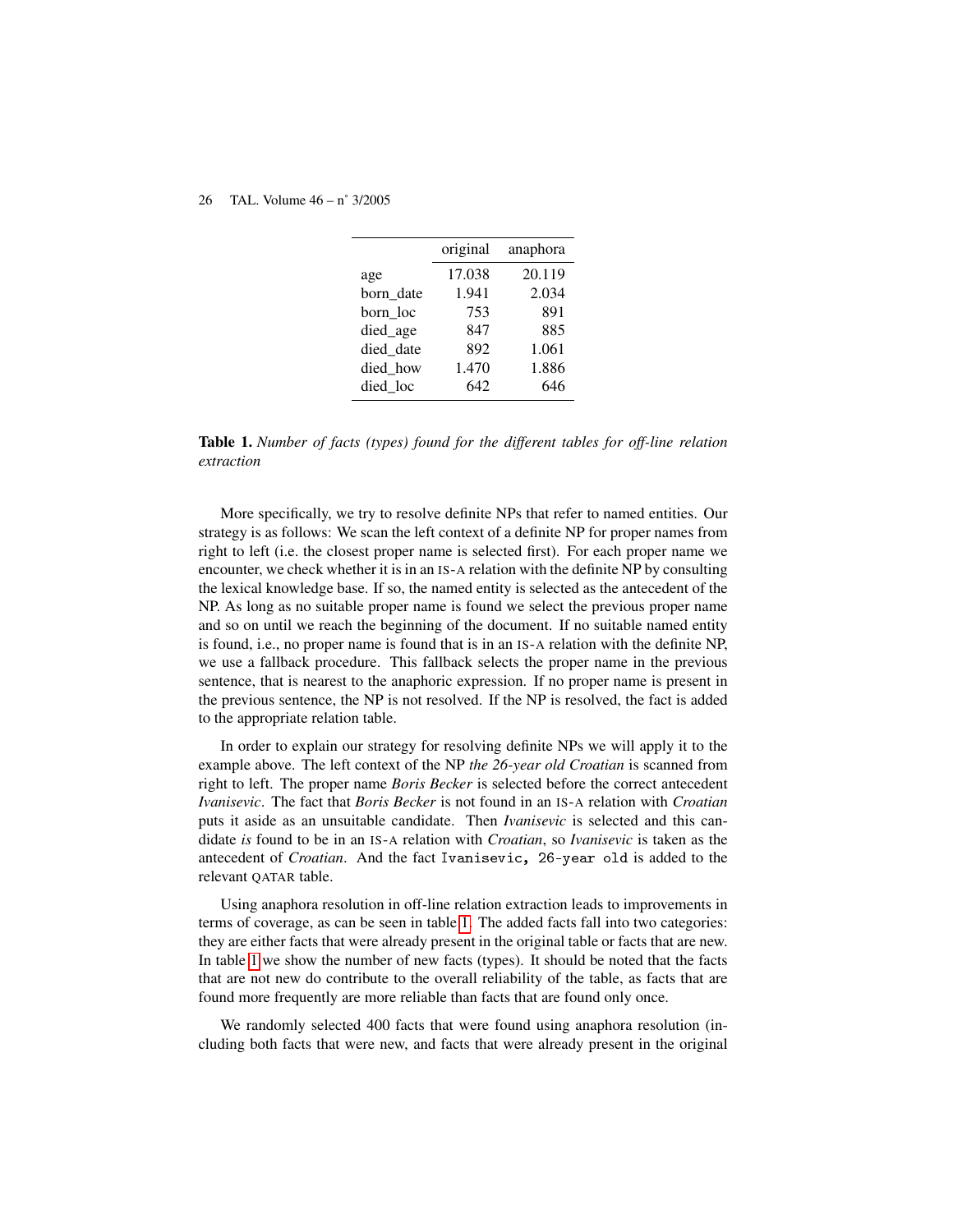|                |     | correct incorrect |
|----------------|-----|-------------------|
| new            | 168 | 128               |
| increase freq. | 95  |                   |
| total          | 263 | 137               |

Table 2. *Evaluation of sample of 400 facts found by anaphora resolution*

table). Two human experts determined the correctness of those facts. The results are given in table [2.](#page-10-0)

A large number of our sample (22.75%) comprises already known facts with increased frequencies. This is a positive result with regard to the reliability of the tables. The precision of the new facts however is not very encouraging (about 56.8%). Using a slightly different technique without fallback strategy did yield a high precision for new facts added by anaphora resolution (Mur *et al.*, 2006). However, the number of new facts was disappointing. Therefore, we included the fallback strategy in our current experiments.

## 4.4. *Linguistically Informed IR*

Information retrieval (IR) is used in most QA systems to filter out relevant passages from large document collections to narrow down the search carried out by answer extraction modules in a QA system. Accurate IR is crucial for the success of this approach. Answers in paragraphs that have been missed by IR are lost for the entire QA system. Hence, high performance of IR especially in terms of recall is essential. Furthermore, high precision is also desirable as IR scores are used for ranking potential answers. The chance of extraction errors in subsequent modules is also smaller if precision is high.

## <span id="page-12-0"></span>4.4.1. *Indexing with Linguistic Features*

Given a full syntactic analysis of the text collection, it becomes feasible to exploit linguistic information as a knowledge source for IR. Using Apache's IR system Lucene (Jakarta, 2004), we can index the document collection along various linguistic dimensions, such as part of speech tags, named entity classes, and dependency relations. We defined several *layers* of linguistic features and feature combinations extracted from syntactically analysed sentences and included them as index fields in our IR component. Table [3](#page-12-0) lists the layers that we use. The table illustrates each layer with example index tokens for one sentence from the CLEF corpus.

Note that Dutch stemming and stop word removal is applied internally by Lucene for the text field. In this way, the text field corresponds to a basic plain text retrieval index. Observe furthermore that the *compound* field contains compositional compounds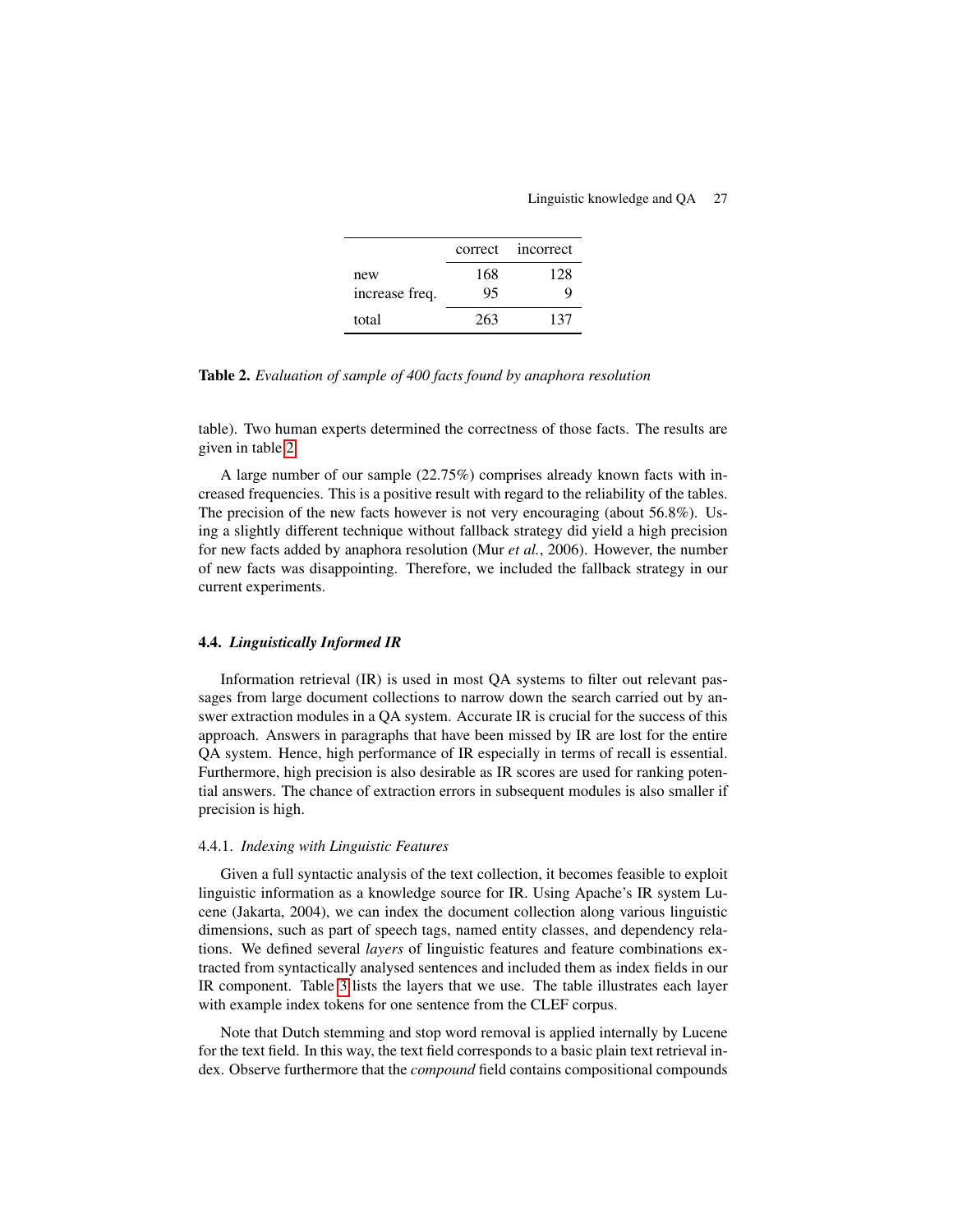| layers for each word in each paragraph      |                                                      |                                                                                                                                                                                                                     |  |  |  |  |  |
|---------------------------------------------|------------------------------------------------------|---------------------------------------------------------------------------------------------------------------------------------------------------------------------------------------------------------------------|--|--|--|--|--|
| text                                        | plain text tokens                                    | Het embargo tegen Irak werd ingesteld na de<br>inval in Koeweit in 1990                                                                                                                                             |  |  |  |  |  |
| root                                        | linguistic root forms                                | het embargo tegen Irak word stel in na de inval<br>in Koeweit in 1990                                                                                                                                               |  |  |  |  |  |
| <b>RootPOS</b>                              | root + $POS$ tag                                     | het/det embargo/noun tegen/prep Irak/name<br>word/verb stel_in/verb na/prep de/det in-<br>Koeweit/name<br>in/prep<br>val/noun<br>in/prep<br>1990/noun                                                               |  |  |  |  |  |
| RootRel                                     | root + relation (to its<br>head)                     | het/det embargo/su tegen/mod Irak/obj1 word/<br>stel_in/vc na/mod de/det inval/obj1 in/mod<br>Koeweit/obj1 in/mod 1990/obj1                                                                                         |  |  |  |  |  |
| RootHead                                    | $root$ (dependent) + root<br>(head)                  | het/embargo<br>embargo/word tegen/embargo<br>Irak/tegen<br>word/ stel in/word<br>na/stel in<br>de/inval inval/na in/inval Koeweit/in in/inval<br>1990/in                                                            |  |  |  |  |  |
| <b>RootRelHead</b>                          | dependent $+$ relation $+$<br>head                   | het/det/embargo<br>embargo/su/word<br>te-<br>gen/mod/embargo<br>Irak/obj1/tegen<br>word//<br>stel in/vc/word na/mod/stel in de/det/inval<br>inval/obj1/na in/mod/inval Koeweit/obj1/in<br>in/mod/inval 1990/obj1/in |  |  |  |  |  |
| layers for selected words in each paragraph |                                                      |                                                                                                                                                                                                                     |  |  |  |  |  |
| compound<br>ne                              | compounds<br>named entities                          | stel in<br><b>Irak Koeweit</b>                                                                                                                                                                                      |  |  |  |  |  |
| neLOC<br>nePER<br>neORG                     | location names<br>person names<br>organisation names | <b>Irak Koeweit</b>                                                                                                                                                                                                 |  |  |  |  |  |
| neTypes                                     | labels of named entities                             | <b>LOC LOC YEAR</b>                                                                                                                                                                                                 |  |  |  |  |  |

Table 3. *Index layers defined and example tokens from the Dutch sentence:* Het embargo tegen Irak werd ingesteld na de inval in Koeweit in 1990. *(The embargo against Iraq has been established after the invasion of Kuwait in 1990.)*

as well as particle verbs as shown in table [3](#page-12-0) (this information is present in the output of the parser). The latter are included in this field even in cases where particle and verb are not concatenated. On the other hand, compounds and particle verbs are always split into their component words in the *root* field. We also split on hyphens (for instance *Noord-Korea* to *Noord Korea*). In named entity layers (*ne, neLOC, nePER, neORG*) both versions are added (original root form and compounds split into their components words). The *neTYPES* layer contains labels of named entities and other special units such as temporal expressions or measurements, one for each unit in the paragraph.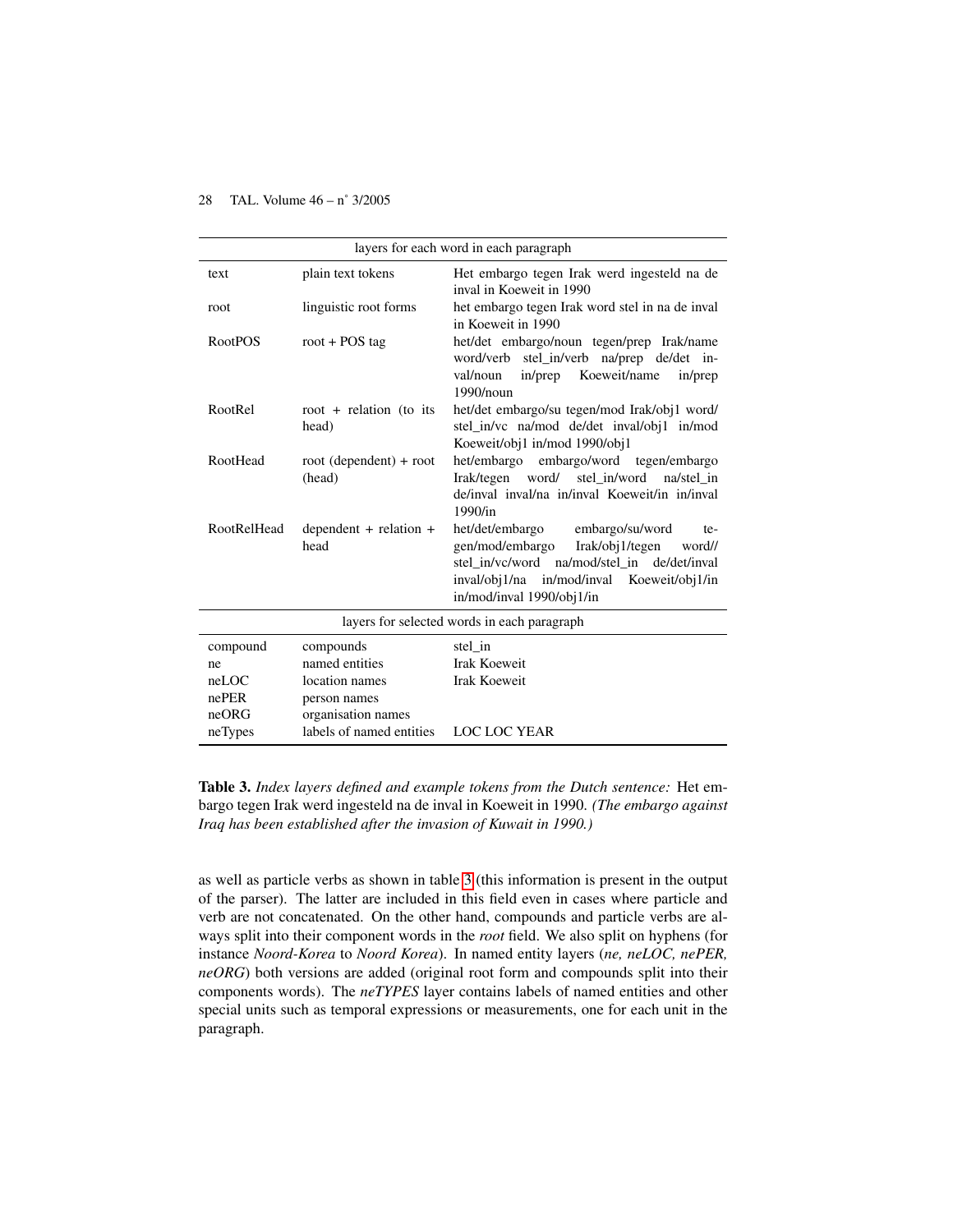```
text:(stelde Verenigde Naties +embargo +Irak)
ne:(Verenigde_Naties^2 Verenigde^2 Naties^2 Irak^2)
RootHead:(Irak/tegen embargo/stel_in)
neTypes:(YEAR)
```
Table 4. *An example IR query from the question* Wanneer stelde de Verenigde Naties een embargo in tegen Irak? *(When did the United Nations establish an embargo against Iraq?) using the following keyword selections: (1) all plain text tokens (except stop words), (2) named entities weighted with boost factor 2, (3) RootHead bigrams for all words tagged as noun, (4) the question type transformed into a named entity class, (5) plain text keywords of words in an object relation (embargo & Irak)*

Given the patterns defined in table [3](#page-12-0) we index each paragraph in the text collection. The task is now to make use of this rich information by appropriate queries. It has been shown before that it is important to select linguistic features carefully in order to be successful in tasks like information retrieval (Katz *et al.*, 2003). Hence, we will focus on optimising keyword selection and weighting in the remaining part of this section.

#### <span id="page-14-0"></span>4.4.2. *Query Formulation and Optimisation*

Questions are analysed using Alpino in the same way as sentences in the document collection. We extract the same features and feature combinations as was done for producing the IR index. Query keywords are produced from questions using features corresponding to fields in the index. Furthermore, we allow additional constraints to carry out a fine-grained selection of such keywords. We define constraints on part-ofspeech and relation type. For example, we may select keywords of type *RootHead* for all words in the question that have been tagged as *nouns*.

Furthermore, keyword selections may be of different importance for the success of a query. Lucene's query language allows one to set weights (so-called *boost factors*) and 'required' markers (using the '+' character) to any keyword in a query.

Different keyword selections (using certain features, constraints and weights) are combined in a disjunctive way to form complex queries. Keywords from different selections that query the same index field are combined using simple heuristics (more specific constraints overwrite less specific ones and 'required' markers overwrite boost factors). In our experiments we limit ourselves to restrictions on a small sub-set of part-of-speech labels (noun, adjective and verb) and a small sub-set of dependency relation types (direct object, modifier, apposition and subject). We also stipulate that relation type constraints are more specific than part-of-speech constraints.

Finally, we also use the question type produced by question analyses. In many cases we are looking for named entities which are answers to factoid questions. Therefore, we match question types with expected answer types in terms of named entities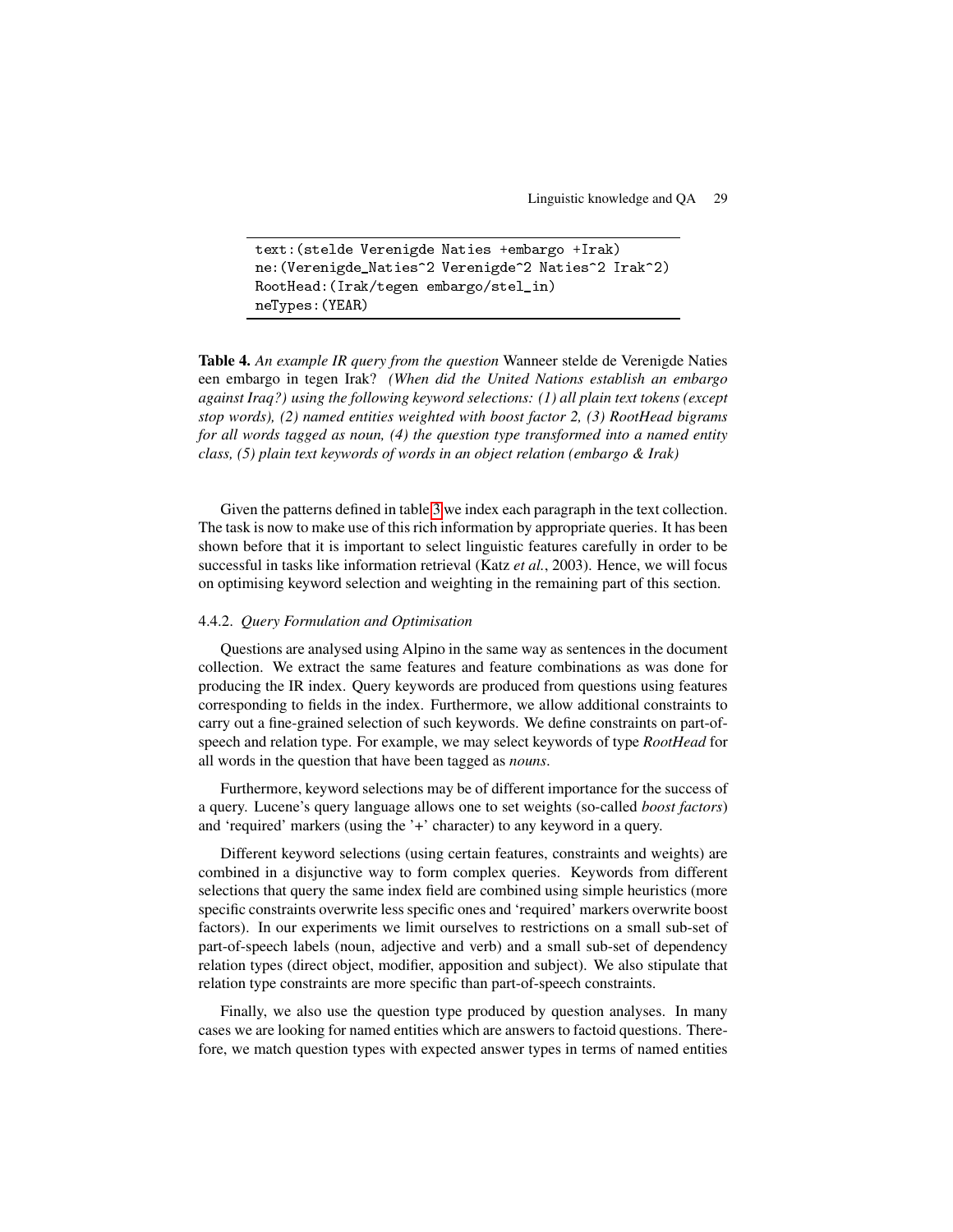

Figure 2. *IR Parameter optimisation using a genetic algorithm*

(if applicable) in order to match keywords in the *neTypes* layer of the index. Figure [4](#page-14-0) shows an example query assembled from a number of keyword selections.

According to the definitions above we can now construct various keyword selections that can be weighted in many ways. The problem is to select appropriate constraints for possible keyword types that result in improved retrieval performance for the QA task. Furthermore, we also have to find optimal weights for our selected keywords. Keyword selection and weighting is optimised using an automatic learning technique described as follows.

For optimisation we applied a genetic algorithm that runs iteratively through randomised IR settings in order to optimise query parameters according to a given training set (taken from the Dutch QA task at CLEF). Essentially, we initialise the process with basic settings (querying one index layer per setting, using any possible constraint on keywords, using default weights but no 'required' markers) and then combine a fixed number of preferable settings (according to the fitness function used in the genetic algorithm) to test new parameters. This combination together with random variation is repeated until no improvement can be measured anymore. A fitness score is determined for each setting by evaluating the results obtained for a training set of questions. We use the mean reciprocal rank of the first five answers produced by the system. Details of the genetic optimisation process are given in Tiedemann (2006). As the result of the optimisation we obtain an improvement of about 10% over the baseline using standard plain text retrieval (i.e. the text layer only) on unseen evaluation data. Figure [2](#page-14-0) illustrates the optimisation process for about 2000 IR settings tested. It should be noted that this improvement is not solely an effect of using root forms or named entity labels, but that many of the features that are assigned a high weight by the genetic algorithm refer to layers that make use of dependency information.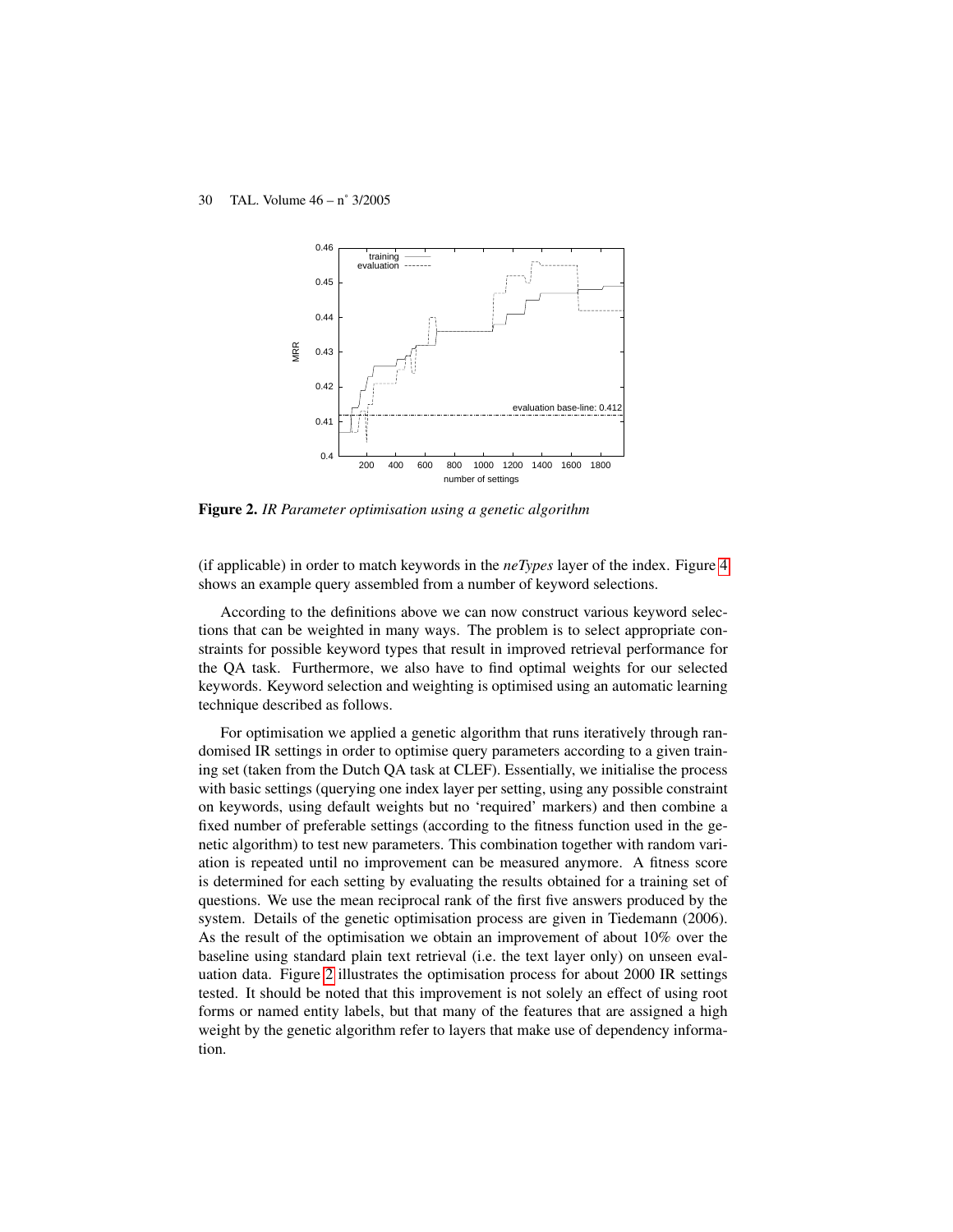## <span id="page-16-0"></span>4.5. *Answer Extraction and Selection*

For questions that are answered by means of table look-up, the relation table provides an exact answer string. For other questions, it is necessary to extract answer strings from the set of paragraphs returned by the passage retrieval component. Given a set of paragraph IDs, we retrieve from the parsed corpus the dependency relations for the sentences occurring in these paragraphs.

## 4.5.1. *Selecting Answers with Syntactic Patterns*

Various syntactic patterns are defined for exact answer extraction. For questions asking for the name of a person, organisation, or location, or for an amount or date, a constituent headed by a word with the appropriate named entity class has to be found. As all of these occur frequently in the corpus, usually many potential answers will be identified. An important task is therefore to rank potential answers.

The following features are used to determine the score of a short answer A extracted from sentence S:

- Syntactic Similarity: The proportion of dependency relations from the question which match with dependency relations in S.
- Answer Context: A score for the syntactic context of A.
- Names: The proportion of proper names, nouns, and adjectives from the query which can be found in S and the sentence preceding S.

Frequency: The frequency of A in all paragraphs returned by IR.

IR: The score assigned to the paragraph from which A was extracted.

The score for syntactic similarity implements a preference for answers from sentences with a syntactic structure that overlaps with that of the question. Equivalence rules as defined in section [4.1.2](#page-5-4) are used to reason over dependency relations when matching syntactic structures. Answer context implements a preference for answers that occur in the context of certain terms from the question. Given a question classified as date(Event), for instance, date expressions which occur as a modifier of Event are preferred over date expressions occurring as sisters of Event, which in turn are preferred over dates which have no syntactic relation to Event. These preferences are manually tuned for each of the various question types.

The overall score for an answer is the weighted sum of these features. Weights were determined manually using previous CLEF data for tuning. The highest weights are used for Syntactic Similarity and Answer Context. The highest scoring answer is returned as the answer.

Ranking of answers on the basis of various features was initially developed for IRbased QA only. Answers found by table look-up were ranked only by frequency. Recently, we have started to use the scoring mechanism described above also for answers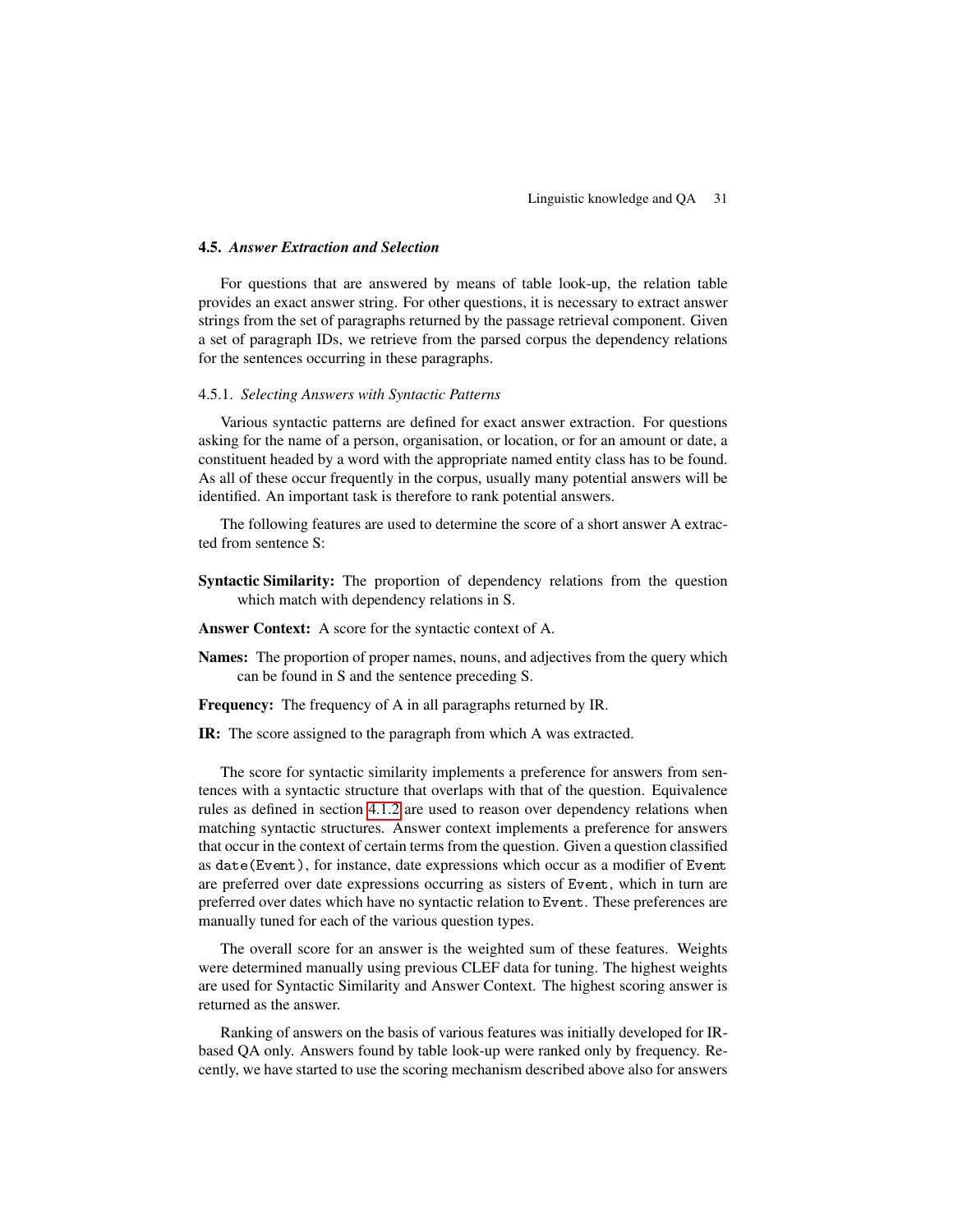found by QATAR. As the tables contain pointers to the sentence from which a tuple was extracted, we can easily go back to the source sentence, and apply the scoring mechanisms described above.[4](#page-17-0) Using more features to rank an answer provides a way to give the correct answer to questions like *Who is the German minister of Economy?*. The function table contains several names of German ministers, but does not distinguish between different departments. The most frequent candidate is *Klaus Kinkel* (54 entries), who is minister of foreign affairs. The correct name, *Günter Rexrodt*, occurs only 11 times. Using Syntactic Similarity and Names as additional features, Joost gives the correct answer.

## 4.5.2. *Special Cases*

## 4.5.2.1. WHICH-questions

WHICH-questions, such as [\(10\),](#page-17-1) are relatively difficult to answer. Whereas for most question types, the type of the answer is relatively clear (i.e. it should the name of a person or organisation, or a date, etc.), this is not the case for WHICH-questions.

<span id="page-17-4"></span><span id="page-17-2"></span><span id="page-17-1"></span>(10) a. Which fruit contains vitamin C?

b. Which ferry sank southeast of the island Utö?

To improve the performance of our system on such questions, we make use of two additional knowledge sources. From EWN, we imported all hypernym relations between nouns. Question [\(10-a\)](#page-17-2) is assigned the question type which(fruit). We use the hy-pernym relations to assign a higher score to answers which are hyponyms of fruit.<sup>[5](#page-17-3)</sup>

As EWN includes very few proper names, we also used the IS-A relations extracted from appositions and nominal predicate complements containing a proper name, as described in section [4.1.3.](#page-6-0) Consider question [\(10-b\)](#page-17-4) above. Question analysis classifies this as a question of type which(ferry). Candidate answers that are selected by our system are: *Tallinn, Estonia, Raimo Tiilikainen* etc. Apart from other heuristics, potential answers which have been assigned the class corresponding to the question stem (i.e. ferry in this case) are ranked higher than potential answers for which this class label cannot be found in the database of IS-A relations. Since *Estonia* is the only potential answer which IS-A ferry, according to our database, this answer is selected.

Adding ISA-relations as an additional knowledge source for answering WHICHquestions from the CLEF data set improves the MRR score by 13% and improves the CLEF score by 15% (van der Plas *et al.*, 2006).

<span id="page-17-3"></span><span id="page-17-0"></span><sup>4</sup>. As no IR is involved in this case, the IR score is set to 1 for all answers.

<sup>5</sup>. Unfortunately, EuroWordNet only contains two hyponyms for the synset *fruit*, neither of which could be used to identify an answer to [\(10-a\).](#page-17-2)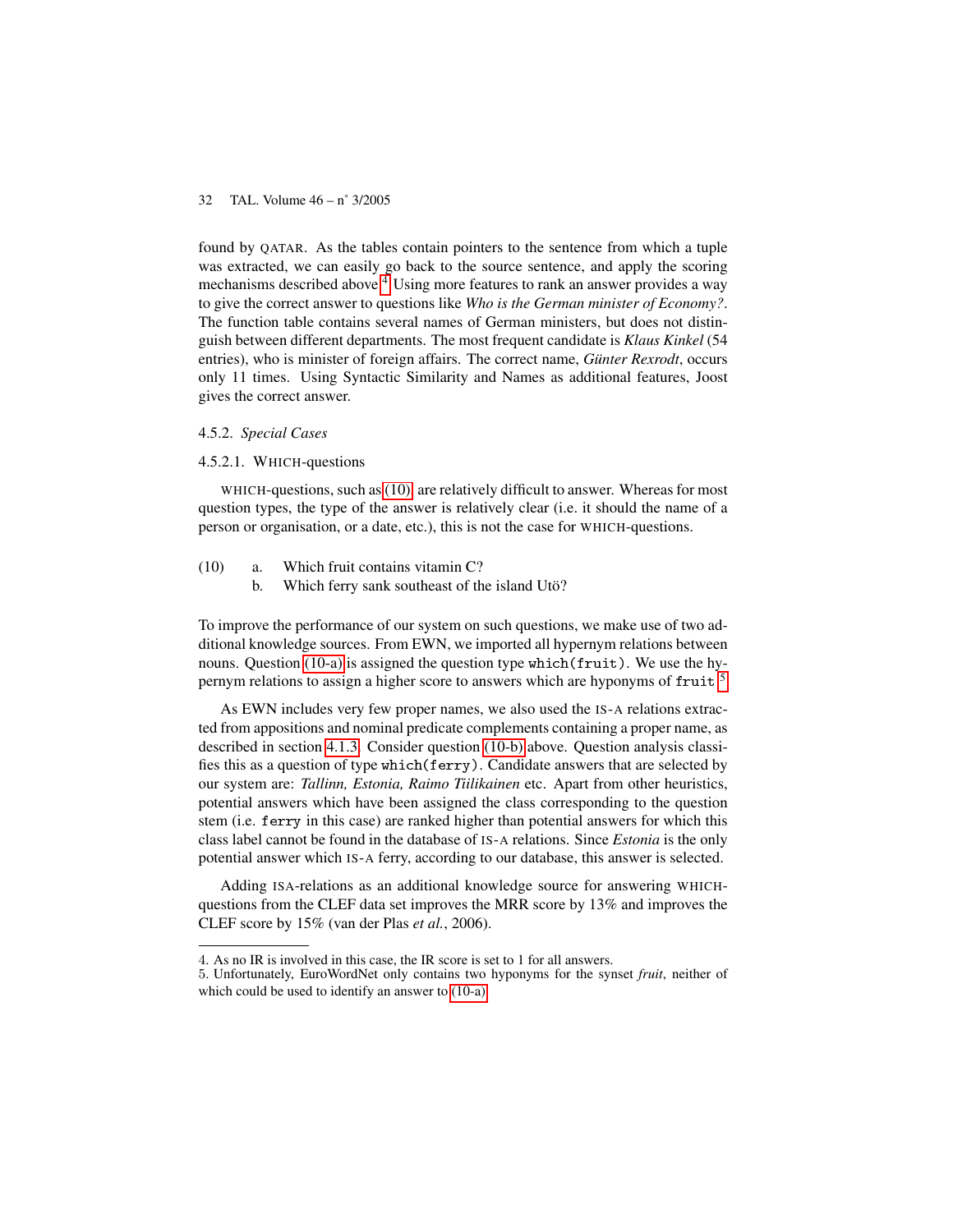## <span id="page-18-0"></span>4.5.2.2. Definition Questions

An important category in CLEF 2005 are questions asking for the definition of a person or organisation (i.e. *What is Sabena?, Who is Antonio Matarese?*). No less than 60 questions were of this type. Again, we used the IS-A relations extracted from appositions and nominal predicate complements to answer such questions. Frequency is important to ensure that an appropriate class is chosen. The named entity *Sabena* for instance occurs frequently in the corpus, but often with class labels that are not suitable for inclusion (*possibility, partner, company,...*). By focusing on the most frequent class label assigned to a named entity (*airline company* in this case), we hope to select the most appropriate label for a definition. A disadvantage of this technique is that the class label by itself is not always sufficient for an adequate definition. Therefore, we expand the class labels with modifiers which typically need to be included in a definition. In particular, our strategy for answering definition questions consists of two steps:

– Phase 1: The most frequent class found for a proper name is taken.

– Phase 2: The sentences that mention the proper name and the selected class are searched for additional relevant information, e.g., words in an adjectival relation or prepositional complements of the proper names.

For the example above, our system first selects *airline company* as the most frequent proper name class (phase 1) and then adds the attached adjective *Belgian* from the highest ranked answer sentence (phase 2) to produce the final answer *Belgian airline company*.

Using lexical information to provide answers to definition questions in the CLEF data set improves the MRR scores by about 11% and the CLEF score by 13% (van der Plas *et al.*, 2006).

Recently, we experimented with supervised machine learning techniques to learn the identification of medical concept definitions, such as *What is a runner's knee?*, based on syntactically analysed text. In Fahmi *et al.* (2006) several learning approaches and feature settings were explored to classify sentences taken from Wikipedia to be either a definition or not. The best performance was achieved with a maximum entropy classifier using the following features:

Text properties: bag-of words & bigrams (punctuations included)

Document properties: position of the sentence in the document

Syntactic properties: position of the subject in the sentence (initial or non-initial); type of the determiner of the subject and of the predicative complement (definite, indefinite, other)

The classifiers are trained on manually annotated data containing 1336 definitions and 963 non-definitions. The automatically trained classifier yields significantly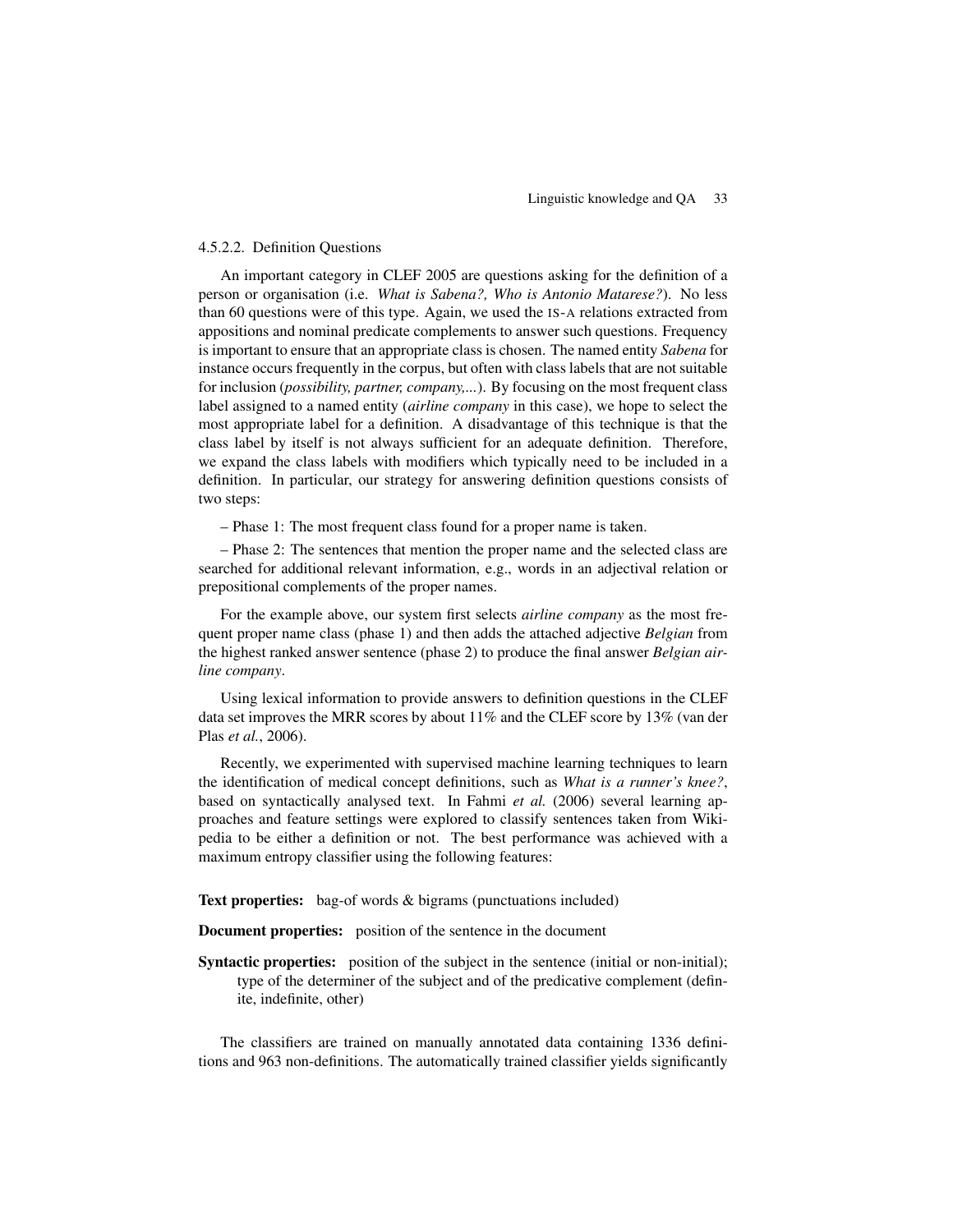|                                        | # $\Omega$ |    | # correct % correct |
|----------------------------------------|------------|----|---------------------|
| <b>Factoid Ouestions</b>               | 114        | 62 | 54.4                |
| <b>Temporally Restricted Questions</b> | 26         |    | 26.9                |
| <b>Definition Questions</b>            | 60         | 30 | 50.0                |
| Total                                  | 200        | 99 | 49.5                |

Table 5. *Official CLEF results (Dutch QA@CLEF 2005)*

higher accuracy (91.67%) than the baseline that picks the first sentence in a Wikipedia document (which gives already an accuracy of about 75.9%). Other features such as named entity tags have been tested as well but the best performance is achieved without using these.

## 5. Evaluation

## <span id="page-19-0"></span>5.1. *CLEF 2005*

For evaluation we used data from CLEF. The CLEF text collection for Dutch contains 2 years of text taken from 2 Dutch daily newspapers. It comprises about 4.1 million sentences in about 190,000 documents. The question sets from the competitions in 2003 and 2004 have mainly been used for development purposes to prepare our participation in the Dutch QA track of CLEF 2005. Questions in these sets are annotated with valid answers found by the participating teams including IDs of supporting documents in the given text collection that contain the answers.

Our system performed best among the Dutch QA systems and came third in the overall evaluations of all monolingual QA systems in the CLEF competition in 2005. The official results of the CLEF 2005 evaluation are given in table [5.](#page-19-0) The scores are satisfactory for factoid questions and definitions. We can see that the system performed significantly less well on temporally restricted questions. We would like to address this problem in future work.

Of the 140 factoid questions, 46 questions were assigned a type corresponding to a fact table. For 35 of these questions, an answer was actually found in one of the tables. The other 11 questions were answered by using the IR-based strategy as fallback. 52 of the 60 definition questions were answered by the strategy described in section [4.5.2.2.](#page-18-0) For the other definition questions, the general IR-based strategy was used as fall-back. Three definition questions received NIL as an answer.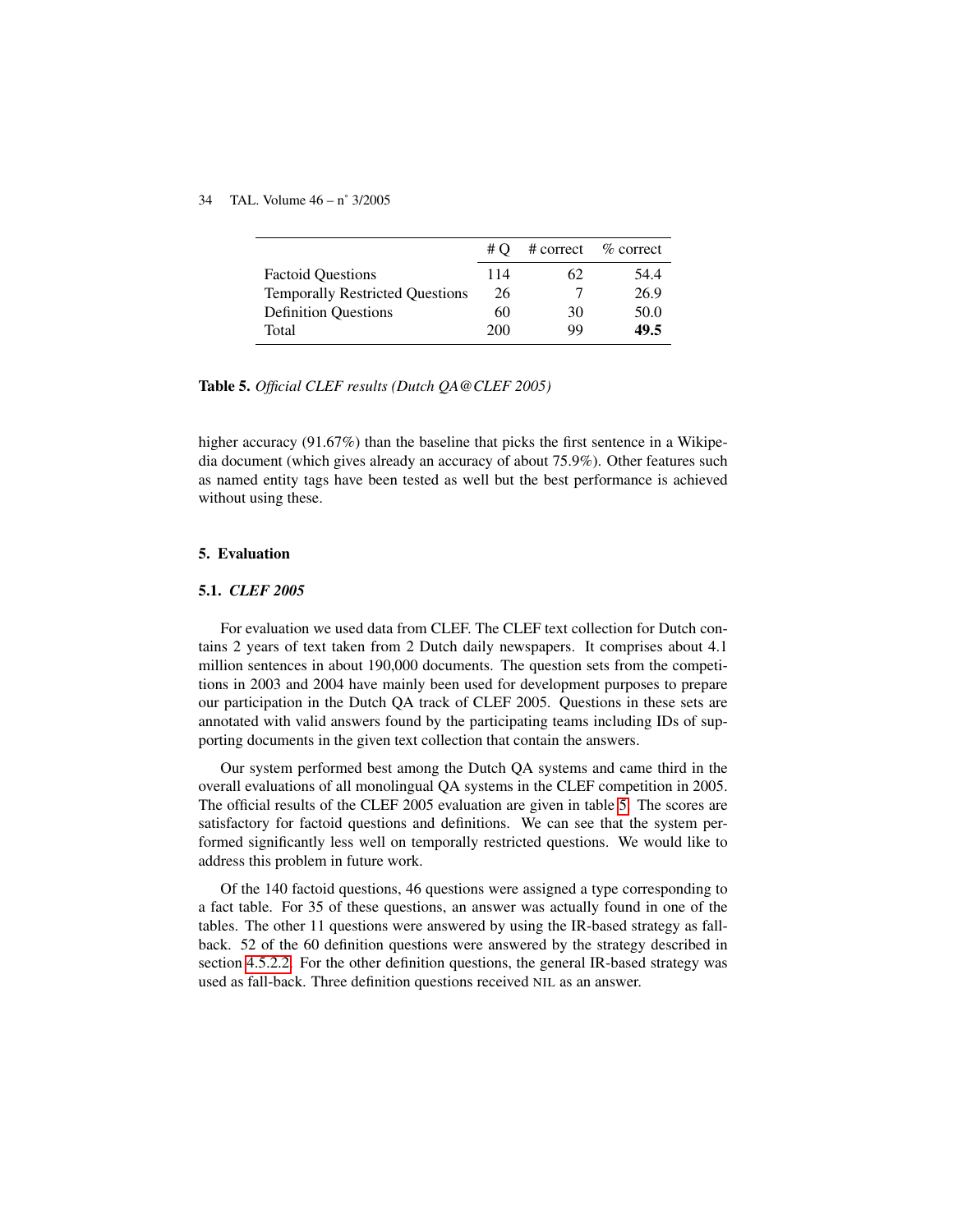## 5.2. *Error Analysis*

Parsing errors are the cause of some wrong or incomplete answers. The question *Who is Javier Solana?*, for instance, is answered with *Foreign Affairs*, which is extracted from a sentence containing the phrase *Oud-minister van buitenlandse zaken Javier Solana* (*Ex-minister of foreign affairs, Javier Solana*). Here, *Javier Solana* was erroneously analysed as an apposition of *affairs*. Similarly, the wrong answer *United Nations* for the question *What is UNEP?*, which was extracted from a sentence containing *the environment programme of the United Nations (UNEP)*, which contained the same attachment mistake.

A frequent cause of errors were answers that were echoing part of the question. Currently, the system discards answers that are literal substrings of the questions. However, this strategy fails in cases like:

- <span id="page-20-2"></span><span id="page-20-1"></span><span id="page-20-0"></span>(11) a. Q: Where is Bonn located? A: in Bonn.
	- b. Q: In which city does one find the famous Piazza dei Miracoli? A: at the Piazza dei Miracoli
	- c. Q: In which American state is Iron Mountain located? A: The United States.

It seems cases like [\(11-a\)](#page-20-0) and [\(11-b\)](#page-20-1) could be easily rejected as well. Cases like [\(11-c\)](#page-20-2) are harder, as they involve equivalences on a deeper level. Note finally that not all answers which overlap with the question should be discarded, as the answer in [\(12\)](#page-20-3) is valid, even though the word *rocket* also occurs in the question.

<span id="page-20-3"></span> $(12)$  Q: What is the name of the rocket used to launch the satellite Clementine? A: Titan rocket

Maybe syntactic relations can be useful to improve the filtering process. For example, we may allow answers if there is a new element in a modifier relation with the echoing part of the answer. On the other hand, answers that only contain additional prepositions attached to the echoing part are dismissed. Such strategies will be explored in future work.

Our strategy for answering definition questions worked reasonably well, although it did produce a relatively large number of inexact answers (of the 18 answers that were judged inexact, 13 were answers to definition questions). As we explained in section [4.5.2.2,](#page-18-0) this is due to the fact that we select the most frequent class label for a proper name, and only expand this label with adjectival and PP modifiers that are adjacent to the class label (a noun) in the corresponding sentence. Given the constituent *the museum Hermitage in St Petersburg*, this strategy fails to include *in St Petersburg*, for instance. We did not include relative clause modifiers, as these tend to contain information which is not appropriate for a definition. However, for the question, *Who is Iqbal Masih*, this leads the system to answer *twelve year old boy*, extracted from the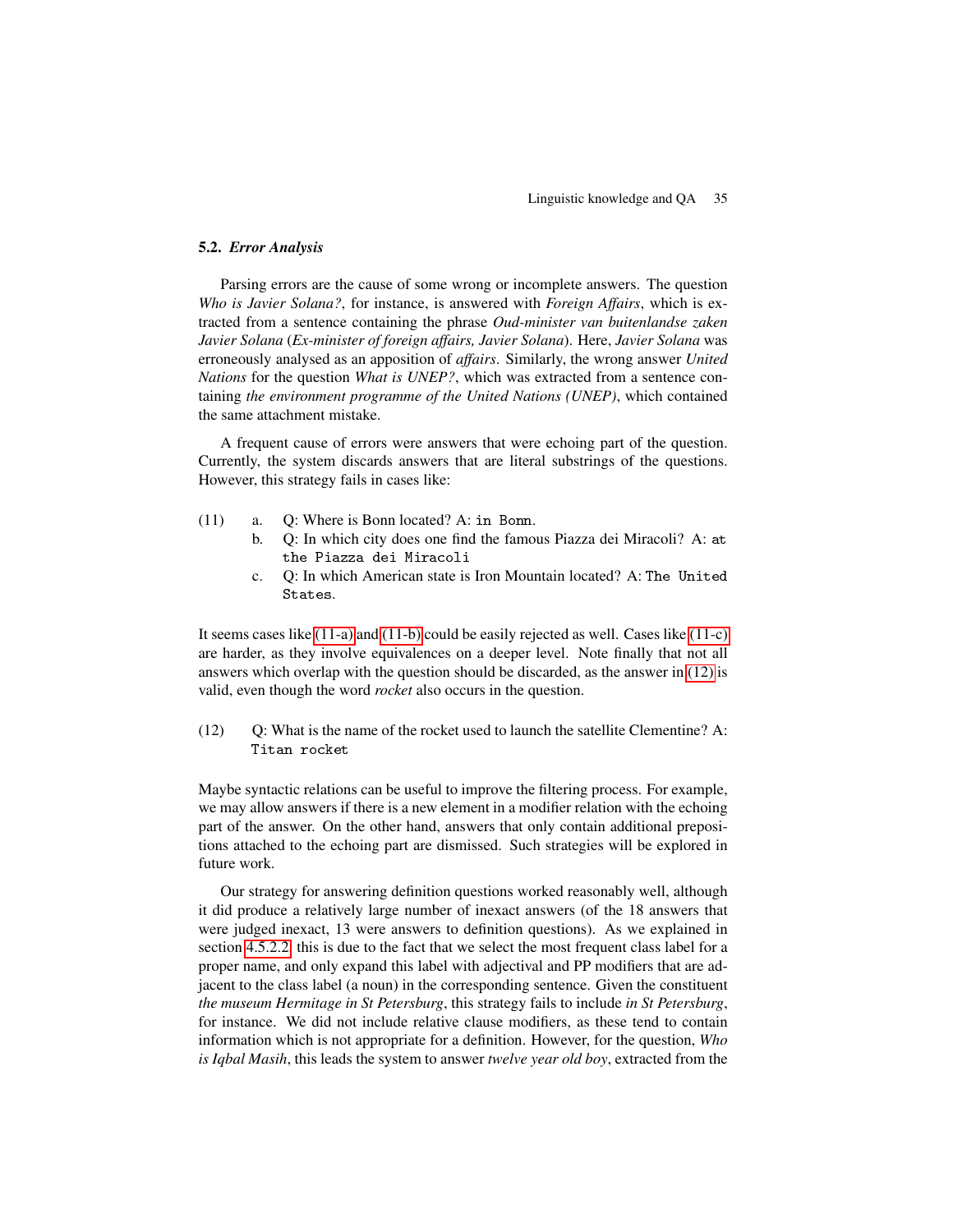|           | Table look-up |          |  | IR-based |                                        |          | All |       |      |
|-----------|---------------|----------|--|----------|----------------------------------------|----------|-----|-------|------|
| Data set  |               |          |  |          | #O MRR % ok #O MRR % ok #O MRR % ok    |          |     |       |      |
| CLEF 2003 |               |          |  |          | 84 0.879 84.5 293 0.565 52.2 377 0.635 |          |     |       | 59.4 |
| CLEF 2004 | 69.           | 0.801    |  |          | 75.4 131 0.530                         | 48.9 200 |     | 0.623 | 58.0 |
| CLEF 2005 |               | 88 0.747 |  |          | 68.2 111 0.622 57.7 199 0.677          |          |     |       | 62.3 |

Table 6. *Current scores on Dutch CLEF questions (2003–2005)*

constituent *twelve year old boy, who fought against child labour and was shot sunday in his home town Muritke*. Here, at least the first conjunct of the relative clause should have been included. Similarly, we did not include purpose clauses, which leads the system to respond *large scale American attempt* to the question *what was the Manhattan project*, instead of *large scale American attempt to develop the first (that is, before the Germans) atomic bomb*.

## <span id="page-21-0"></span>5.3. *Current Status*

Our QA system is in continuous development. Several improvements to the system have been described in the previous sections already. For example, the optimised passage retrieval component with integrated linguistic features has not been applied in the system we used for CLEF 2005. We have improved the syntactic patterns for extracting facts for QATAR in general. We also worked on improving QA on a closed domain task (medical questions). We continuously test our system on CLEF data.

Table [6](#page-21-0) summarises the current status of the system in terms of scores on CLEF data from the recent years. We have used the same sets as used in CLEF with the addition of some valid answers that we identified during the development of our system. Most of these additional answers are due to spelling variations such as "1 miljoen" (1 million) that can be spelled as "één miljoen" or "Hiroshima" spelled as "Hirosjima". Many variations can be found among names of persons (e.g. "Giovanni Agnelli" vs. "Gianni Agnelli").

The scores in table [6](#page-21-0) illustrate the improvements of our system compared to previous runs submitted to CLEF 2005. However, note that the CLEF data should be considered as the development set for our system. It remains to be shown that these improvements reflect the increasing quality of our system.

The performance of QATAR is very high in terms of precision. Evaluation on the dataset of CLEF 2003, 2004 and 2005 showed that about 75% of the questions answered by QATAR are answered correctly compared to a score of 52% for the questions answered by the technique based on passage retrieval. For the CLEF 2005 dataset, QATAR found an answer for about 85% of the questions that were classified as QATAR-questions.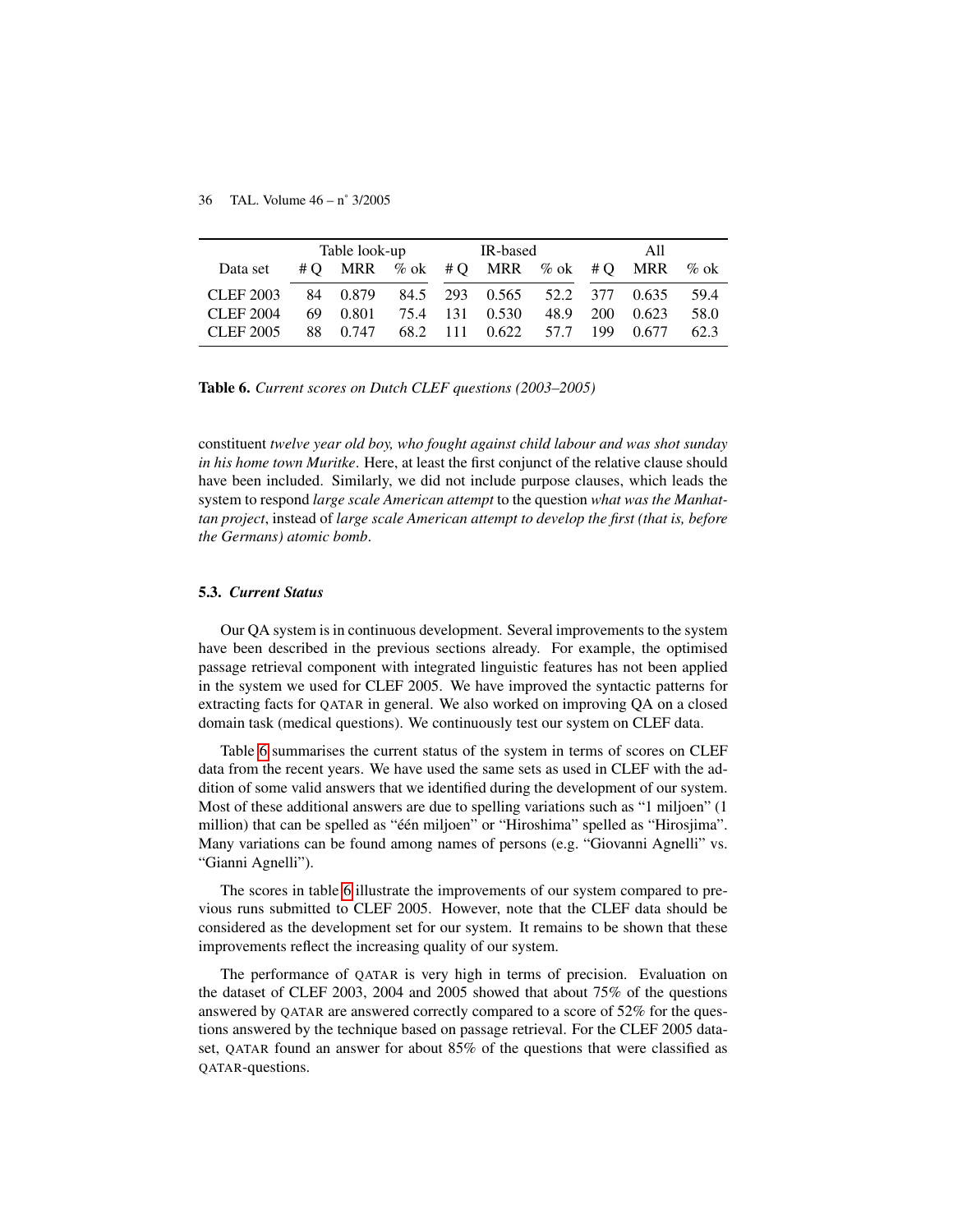The quality of the answers returned by table look-up appears to degrade over more recent CLEF runs. The reason is the amount of definition questions. These questions are typically harder, and the proportion of those questions ranged from 0 in 2003, to 20 in 2004 and 57 in 2005.

We have also carried out informal experiments to evaluate the quality of our system on closed domain medical QA. On a list of 100 manually compiled test questions, Joost returned a correct answer for 38 of them. Only 26 of the 100 test questions could be answered by table look-up. We believe that this result illustrates on the one hand that our approach is robust enough to generalize to specialised domains. On the other hand, it also illustrates that closed domain QA can be harder than open domain QA. One important reason for this is that medical questions tend to be less "factoid" in nature than typical CLEF questions.

## 6. Conclusions and Future Work

Joost is a QA system which incorporates various components that make use of high-quality syntactic information. The Alpino parser for Dutch is used to analyse document collections off-line as well as user questions on-line. Joost has been used for the open-domain monolingual QA task of CLEF 2005, as well as for closed domain medical QA. We have shown that deep syntactic parsing is robust enough to deal with such material and that syntactic information is useful in all components of our QA system: question analysis, passage retrieval, answer selection and off-line extraction of facts for table look-up strategies. Our system performed best among the Dutch QA systems and came third in the overall evaluations of all monolingual QA systems in the CLEF competition in 2005.

In future work we would like to continue working on exploring syntactic information for further improvements. First of all, we want to extend the strategies described here. Furthermore, we would like to experiment with other methods for matching questions with answer sentences based on syntactic structures. We would also like to optimise the combination of clues used for ranking answer candidates. We will work on the improvement of answering temporally restricted questions and we will experiment with various techniques for query expansion to improve passage retrieval. For the latter we would like to employ lexical knowledge extracted automatically as described in the paper. We will also continue working on anaphora resolution. We hope to be able to show that resolution techniques with high accuracy can boost the performance of our QA system. Finally, we would also like to improve closed domain QA by, for example, including automatically acquired domain specific terminological resources.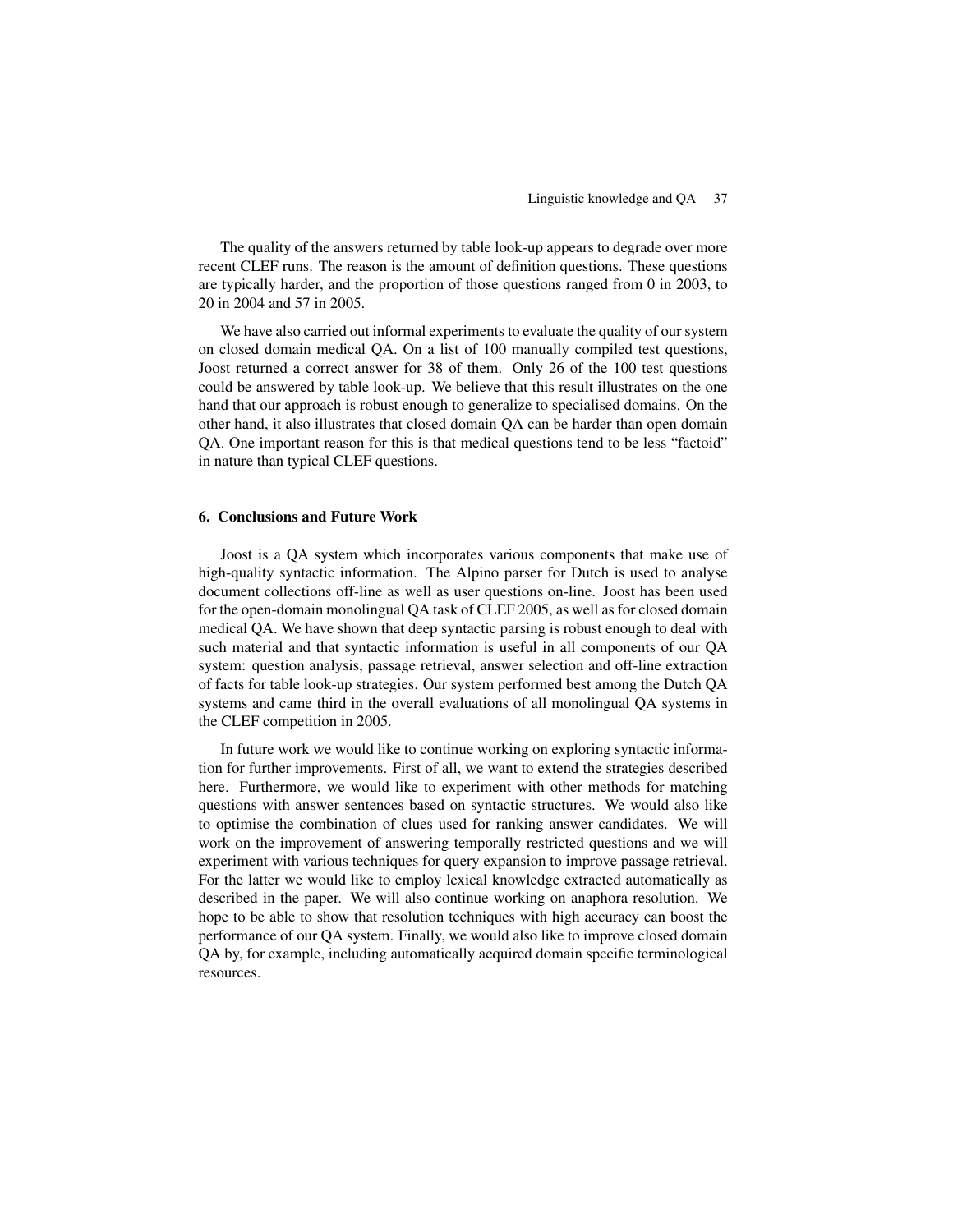## Acknowledgements

This research was carried out as part of the research program for *Interactive Multimedia Information Extraction*, IMIX, financed by NWO, the Dutch Organisation for Scientific Research.

## 7. References

- Attardi G., Cisternino A., Formica F., Simi M., Tommasi A., " PiQASso: Pisa Question Answering System", *Text REtrieval Conference (TREC) 2001 Proceedings*, Gaithersburg, ML, p. 633-642, 2002.
- Bouma G., Mur J., van Noord G., " Reasoning over dependency relations", *Proceedings of KRAQ*, 2005.
- Bouma G., van Noord G., Malouf R., " Alpino: Wide-coverage Computational Analysis of Dutch", *Computational Linguistics in The Netherlands 2000*, Rodopi, Amsterdam, p. 45- 59, 2001.
- Cui H., Li K., Sun R., Chua T.-S., Kan M.-Y., " National University of Singapore at the TREC-13 Question Answering Main Task", *Proceedings of the 13th Text Retrieval Conference (TREC 2004)*, 2004.
- Cui H., Sun R., Li K., Kan M.-Y., Chua T.-S., " Question Answering Passage Retrieval Using Dependency Relations", *Proceedings of SIGIR 05*, Salvador, Brazil, 2005.
- Curran J., Moens M., " Improvements in Automatic Thesaurus Extraction", *Proceedings of the Workshop on Unsupervised Lexical Acquisition*, p. 59-67, 2002.
- Fahmi I., Bouma G., " Learning to Identify Definitions using Syntactic Features", *in* R. Basili, A. Moschitti (eds), *Proceedings of the EACL workshop on Learning Structured Information in Natural Language Applications*, Trento, Italy, 2006.
- Fleischman M., Hovy E., Echihabi A., " Offline Strategies for Online Question Answering: Answering Questions Before They Are Asked", *Proc. 41st Annual Meeting of the Association for Computational Linguistics*, Sapporo, Japan, p. 1-7, 2003.
- Jakarta A., " Apache Lucene a high-performance, full-featured text search engine library", , http://lucene.apache.org/java/docs/index.html, 2004.
- Jijkoun V., Mur J., de Rijke M., " Information Extraction for Question Answering: Improving Recall Through Syntactic Patterns", *Coling 2004*, Geneva, p. 1284-1290, 2004.
- Katz B., Lin J., " Selectively using relations to improve precision in Question Answering", *Proceedings of the workshop on Natural Language Processing for Question Answering (EACL 2003)*, EACL, Budapest, p. 43-50, 2003.
- Lin D., " Automatic Retrieval and Clustering of Similar Words", *COLING-ACL*, p. 768-774, 1998.
- Litkowski K. C., " Use of Metadata for Question Answering and Novelty Tasks", *in* E. M. Voorhees, L. P. Buckland (eds), *Proceedings of the eleventh Text Retrieval Conference (TREC 2003)*, Gaithersburg, MD, p. 161-170, 2004.
- Malouf R., van Noord G., " Wide Coverage Parsing with Stochastic Attribute Value Grammars", *IJCNLP-04 Workshop Beyond Shallow Analyses - Formalisms and stati stical modeling for deep analyses*, Hainan, 2004.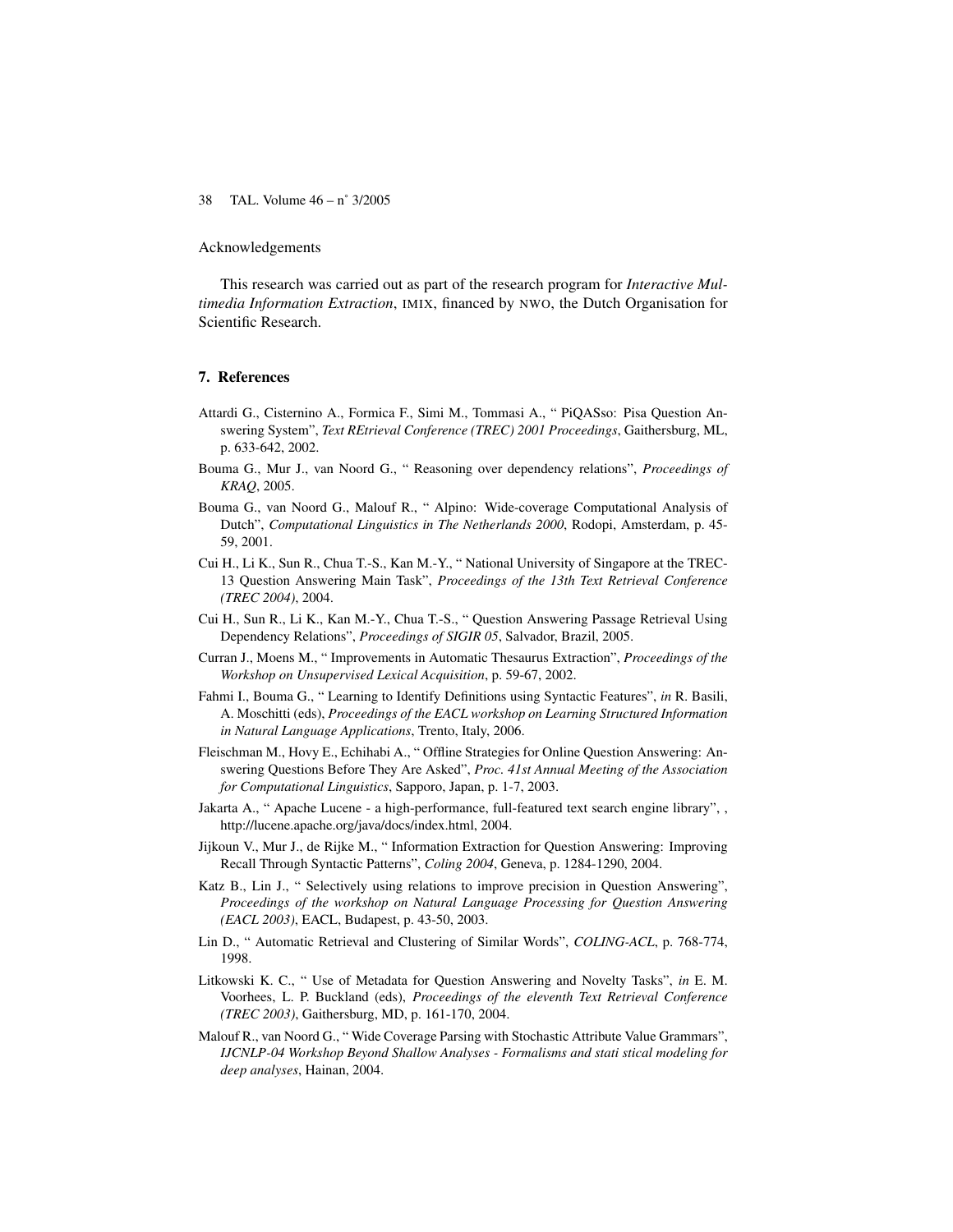- Mollá D., Gardiner M., " AnswerFinder Question Answering by Combining Lexical, Syntactic and Semantic Information", *Australasian Language Technology Workshop (ALTW) 2004*, Sydney, 2005.
- Mur J., van der Plas L., " Anaphora Resolution for Off-line Answer Extraction Using Instances", 2006, submitted.
- Pantel P., Ravichandran D., " Automatically Labeling Semantic Classes", *in* D. M. Susan Dumais, S. Roukos (eds), *HLT-NAACL 2004: Main Proceedings*, Association for Computational Linguistics, Boston, Massachusetts, USA, p. 321-328, May 2 - May 7, 2004.
- Pasca M., " Acquisition of categorized named entities for web search", *Proceedings of the Thirteenth ACM conference on Information and knowledge management*, p. 137 - 145, 2004.
- Punyakanok V., Roth D., Yih W., " Mapping Dependency Trees: An application to Question Answering", *The 8th International Symposium on Artificial Intelligence and Mathematics (AI&Math 04)*, Fort Lauderdale, FL, 2004.
- Soubbotin M., Soubbotin S., " Patterns of Potential Answer Expressions as Clues to the Right Answer", *Proceedings of the TREC-10 Conference*, 2001.
- Tellex S., Katz B., Lin J., Fernandes A., Marton G., " Quantitative evaluation of passage retrieval algorithms for question answering", *In Proceedings of the SIGIR conference on Research and development in information retrieval*, ACM Press, p. 41-47, 2003.
- Tiedemann J., " A Genetic Algorithm for Optimising Information Retrieval with Linguistic Features in Question Answering", *in* G. A. Nicolas Nicolov, Kalina Bontcheva, R. Mitkov (eds), *Recent Advances in Natural Language Processing*, vol. IV, John Benjamins Publishing Company, 2006.
- van der Plas L., Bouma G., Mur J., " Automatic Acquisition of Lexico-semantic Knowledge for QA", *in* C.-R. Huang (ed.), *Ontologies and Lexical Resources for Natural Language Processing*, Cambridge University Press, Cambridge, UK, University of Sinica, 2006.
- van Noord G., " At Last Parsing Is Now Operational", *TALN 2006*, Leuven, 2006.
- Vossen P., " EuroWordNet A Multilingual Database with Lexical Semantic Networks", , available from http://citeseer.ist.psu.edu/vossen98eurowordnet.html, 1998.
- Wu Z., Palmer M., " Verb semantics and lexical selection", *The 23rd Annual Meeting of the Association for Computational Linguistics*, p. 133-138, 1994.